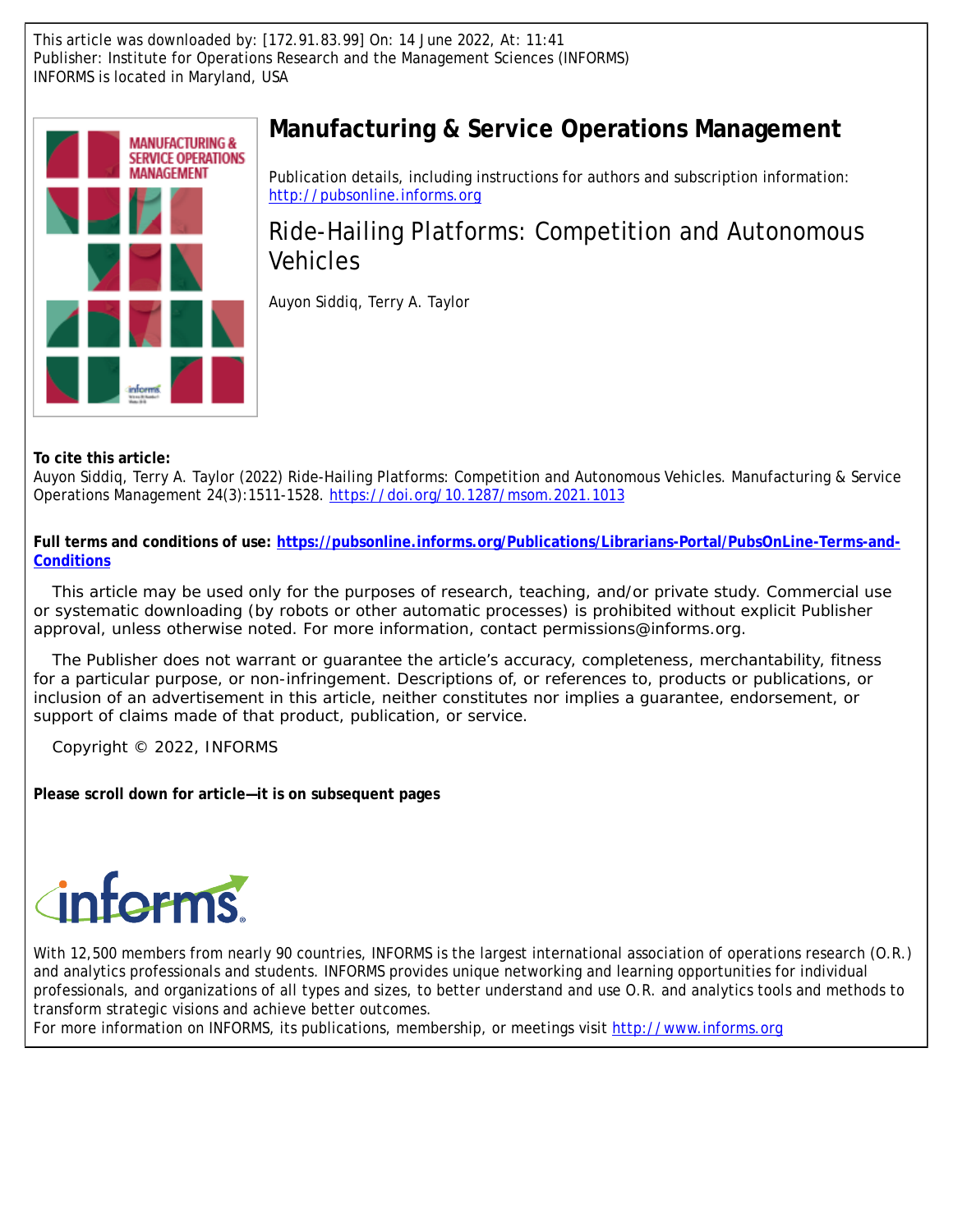# <span id="page-1-0"></span>Ride-Hailing Platforms: Competition and Autonomous Vehicles

## Auyon Siddiq,<sup>a</sup> Terry A. Taylor<sup>b,\*</sup>

a Anderson School of Management, University of California, Los Angeles, California 90095; **b**Haas School of Business, University of California, Berkeley, California 94720 \*Corresponding author

Contact: [auyon.siddiq@anderson.ucla.edu,](mailto:auyon.siddiq@anderson.ucla.edu) n <https://orcid.org/0000-0003-2977-5558> (AS); [taylor@haas.berkeley.edu,](mailto:taylor@haas.berkeley.edu) **<https://orcid.org/0000-0002-1488-8923> (TAT)** 

Received: July 26, 2019 Revised: September 29, 2020; April 15, 2021 Accepted: April 18, 2021 Published Online in Articles in Advance: January 10, 2022

https://doi.org/10.1287/msom.2021.1013

Copyright: © 2022 INFORMS

**Abstract.** Problem definition: Ride-hailing platforms, which are currently struggling with profitability, view autonomous vehicles (AVs) as important to their long-term profitability and prospects. Are competing platforms helped or harmed by platforms' obtaining access to AVs? Are the humans who participate on the platforms—driver-workers and rider-consumers (hereafter, agents)—collectively helped or harmed by the platforms' access to AVs? How do the conditions under which access to AVs reduces platform profits, agent welfare, and social welfare depend on the AV ownership structure (i.e., whether platforms or individuals own AVs)? *Academic/practical relevance*: AVs have the potential to transform the economics of ride-hailing, with welfare consequences for platforms, agents, and society. Methodology: We employ a game-theoretic model that captures platforms' price, wage, and AV fleet size decisions. Results: We characterize necessary and sufficient conditions under which platforms' access to AVs reduces platform profit, agent welfare, and social welfare. The structural effect of access to AVs on agent welfare is robust regardless of AV ownership; agent welfare decreases if and only if the AV cost is high. In contrast, the structural effect of access to AVs on platform profit depends on who owns AVs. The necessary and sufficient condition under which access to AVs decreases platform profit is high AV cost under platform-owned AVs and low AV cost under individually owned AVs. Similarly, the structural effect of access to AVs on social welfare depends on who owns AVs. Access to individually owned AVs increases social welfare; in contrast, access to platform-owned AVs decreases social welfare—if and only if the AV cost is high. Managerial implications: Our results provide guidance to platforms, labor and consumer advocates, and governmental entities regarding regulatory and public policy decisions affecting the ease with which platforms obtain access to AVs.

Supplemental Material: The online appendix is available at [https://doi.org/10.1287/msom.2021.1013.](https://doi.org/10.1287/msom.2021.1013)

Keywords: game theory • service operations

# 1. Introduction

Ride-hailing platforms Lyft and Uber, which are currently struggling with profitability, view autonomous vehicles (AVs) as important to their long-term profitability and prospects. Wage payments to drivers constitute the largest expense for ride-hailing platforms. With the specific purpose of eliminating the variable cost of payments to drivers, Lyft and Uber have aggressively pursued the development of AVs, with each investing billions in their efforts (Siddiqui and Bensinger [2019](#page-18-0)). Lyft and Uber comprise 98% of the U.S. ride-hailing market (Bosa [2018](#page-18-0)). A central feature of these ride-hailing platforms is that they simultaneously compete over a common pool of supply namely, independent driver-workers—and a common pool of demand—namely, rider-consumers. Each platform anticipates that after initially launching AVs, it will, for a period, serve customers with a mix of AVs and human-driven vehicles (Lyft [2019,](#page-18-0) Uber [2019\)](#page-18-0).

Lyft and Uber each anticipate that its deployment of AVs will be crucial in improving its profitability and that its rival's deployment of AVs will threaten its profitability (Lyft [2019,](#page-18-0) Mims [2019,](#page-18-0) Uber [2019](#page-18-0)). When considering industry-wide access to AVs, it is unclear whether a platform's own benefit from obtaining access will be outweighed by the harm in facing a more formidable rival. Do competing platforms benefit by both obtaining access to AVs?

Platforms' deployment of AVs will affect the humans that participate on each side of the platform. It is natural that driver-workers will be hurt by being displaced by AVs and that rider-consumers will benefit through lower prices that result from the availability of a new supply source for platforms. What is less clear is the net impact on the human participants collectively (i.e., whether the benefit to consumers offsets the harm to workers). Do human participants collectively benefit by platforms' access to AVs? Does society benefit by platforms' access to AVs?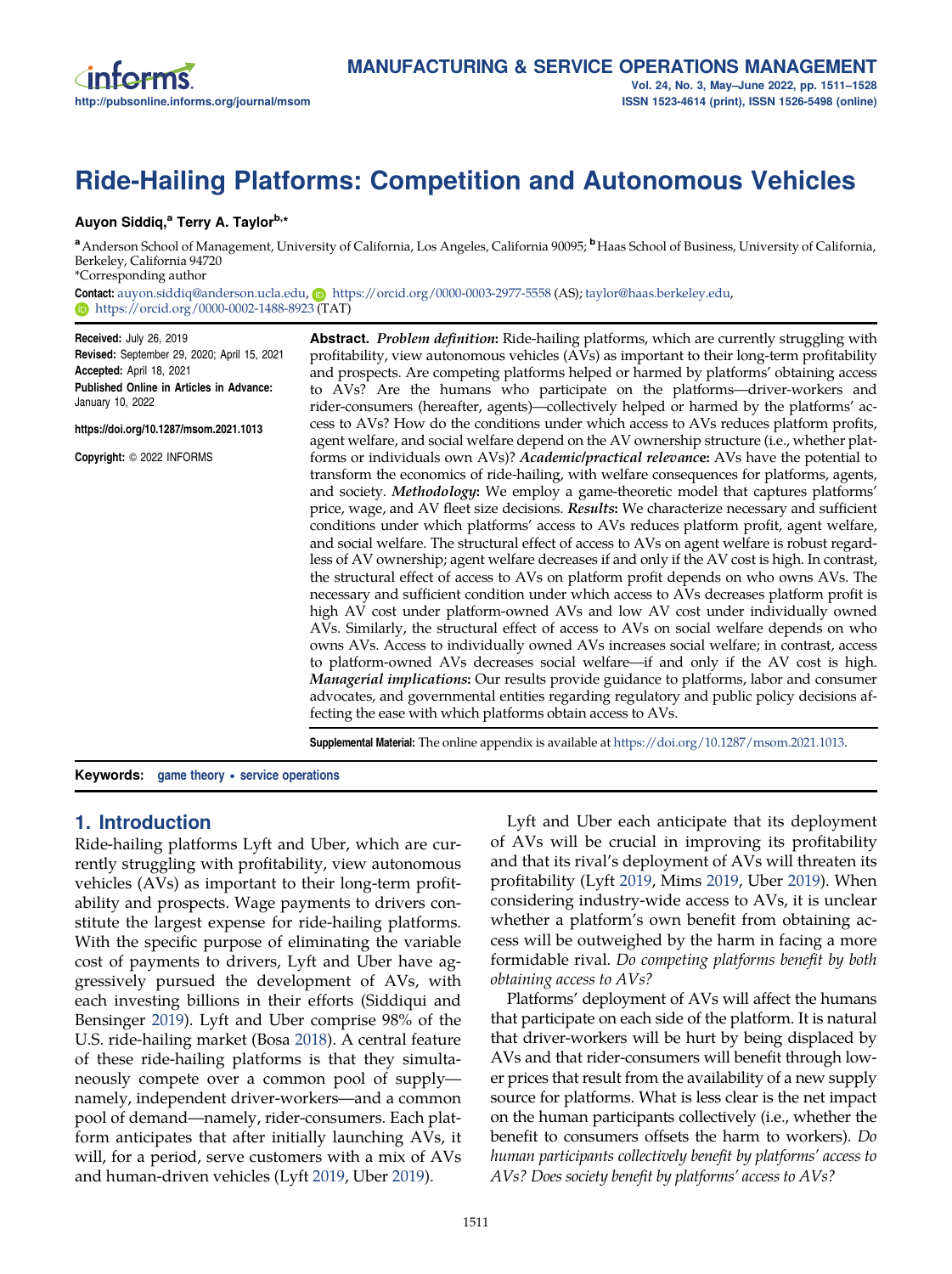These questions are of interest to platforms, labor and consumer advocates, and governmental entities. The ease with which platforms obtain access to AVs will depend on regulatory and public policy decisions: the stringency of safety regulations governing ridehailing AVs, infrastructure that affects the ease of platforms' use of AVs (e.g., infrastructure integrating ride-hailing AVs with public transit systems), and regulation that affects the ease of platforms' use of AVs (e.g., zoning for facilities that store, service, and charge ride-hailing AVs) (Duvall et al. [2019](#page-18-0)). The economic welfare consequences of platforms' access to AVs are one input to these decisions. To the extent that the harm to workers outweighs the benefit to consumers or the rest of society, labor advocates will be on stronger ground in pushing for barriers to ride-hailing AVs. The degree to which platforms push against such barriers and the strength of their arguments will depend on whether platforms and society benefit from access to AVs.

Addressing these questions requires some speculation regarding how AVs will be deployed and in particular, who will own the AVs used on each platform. There is evidence that Uber and Lyft will each own their AV fleets. Uber has said it intends to own and operate its own AVs (Isaac [2017](#page-18-0), Uber [2019\)](#page-18-0). Uber initiated its AV efforts in 2015 and in late 2017, agreed to purchase 24,000 AVs from Volvo, stating that "everything we're doing right now is about building autonomous vehicles at scale" (Boston [2017](#page-18-0), Isaac [2017,](#page-18-0) p. B6). Lyft has said it will "most likely" lease AVs if it does not own them outright (Murphy [2016\)](#page-18-0). Lyft envisions that its AV offering will be "asset intensive," which is consistent with Lyft owning AVs (Lyft [2019](#page-18-0), p. 24). Lyft launched its in-house development of AVs in 2017, devoting one-10th of its engineers to the effort. The goal of Lyft's AV efforts in house and with industry partners (e.g., Waymo) is to bring "hundreds of thousands" of AVs to its platform (Bensinger [2017,](#page-17-0) p. B2).

Although Lyft's and Uber's in-house efforts are each aimed at developing technology for the platform's own AVs, each platform has expressed an openness to allowing AVs it does not wholly own on its network (Murphy [2016](#page-18-0), Isaac [2017](#page-18-0)). One possibility is that a ride-hailing platform would partner with an outside entity that would put AVs on the platform's network. A second possibility is that a platform would allow AVs fully owned by external parties on its network.

Because it is difficult to capture all possible ownership scenarios in a single model, to build understanding we focus on two alternatives that represent opposite ends of the ownership spectrum. Under the platform-owned AVs ownership structure, each platform determines its AV fleet size and incurs an associated cost. This is consistent with the platform owning

or leasing the AVs on its network. It is also consistent with the partnership model, to the extent that the partners make decisions with the objective of maximizing their combined profit. To the extent that independent AV fleet owners with market power seek to put their AVs on a platform's network, a different setup would be required. Because examining this scenario would require a significant level of speculation about how the various entities (including the fleet owners, which do not as yet exist) would interact, we defer its discussion to Section [5](#page-12-0).

Under the individually owned AVs ownership structure, third parties lacking market power own the AVs. Although it is easiest to conceive of the owners as individuals, they could also be owners of small, independent AV fleets. Either would be consistent with the view of some analysts that question the viability of large AV fleets, owned either by platforms or by third parties (Motavalli [2020\)](#page-18-0). A model in which a ride-hailing platform exclusively employs individually owned AVs has been proposed by Tesla CEO Elon Musk and could be adopted by ride-hailing incumbents that also use human drivers (Higgins [2019\)](#page-18-0). (In our base model, for consistency across both ownership structures, we suppose each platform has access to a pool of AVs that exclusively serve that platform's customers; we relax this assumption for individually owned AVs in Section [4.3](#page-11-0). We relax the assumption that AVs are owned by only one type of entity—either platforms or individuals—in Section [4.2](#page-11-0).)

Although our work is primarily motivated by ridehailing, parallel issues arise for delivery platforms. Delivery platforms, which are currently struggling with profitability, view AVs as important to their long-term profitability and prospects (Mims [2019](#page-18-0)). Competing platforms, such as DoorDash and Postmates, are developing and testing AVs for delivery (Luna [2020\)](#page-18-0).

We characterize the impact of platforms' access to AVs on three performance measures: platform profit, the welfare of the human participants collectively (hereafter, agents), and social welfare (the sum of the previous two quantities). Table [1,](#page-3-0) which states the necessary and sufficient conditions under which access to AVs decreases each performance measure, summarizes our key findings. (We encourage the reader, at this point, to skip over the gray text in Table [1,](#page-3-0) as the results hold when that text is ignored.)

The structural effect of access to AVs on agent welfare is robust regardless of AV ownership; agent welfare decreases if and only if the AV cost is high. In contrast, the structural effect of access to AVs on platform profit depends on who owns AVs. The necessary and sufficient condition under which access to AVs decreases platform profit is high AV cost under platform-owned AVs and low AV cost under individually owned AVs. Similarly,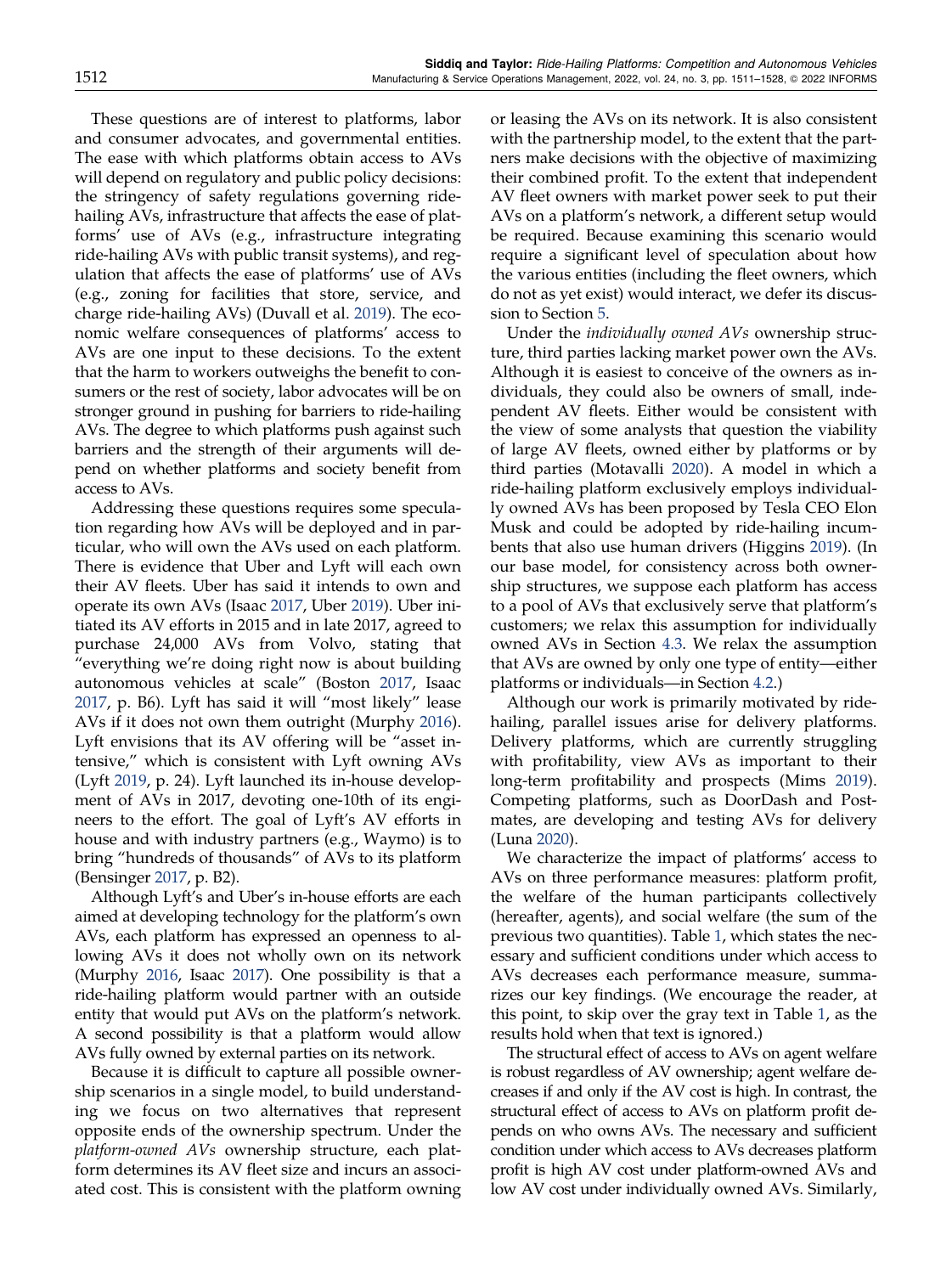|                    | Platform-owned AVs                                                                                                                                | Individually Owned AVs                                                                                               |
|--------------------|---------------------------------------------------------------------------------------------------------------------------------------------------|----------------------------------------------------------------------------------------------------------------------|
| Platform<br>profit | AV cost is high<br>and relative price sensitivity of demand is <i>greater</i> than<br>relative wage sensitivity of labor $\gamma/\beta > g_l/b_l$ | AV cost is low<br>and relative price sensitivity of demand is $high \gamma/\beta > \eta$ ,<br>where $\eta > g_l/b_l$ |
| Agent<br>welfare   | AV cost is high<br>and relative price sensitivity of demand is less than relative wage sensitivity of labor $\gamma/\beta < g_1/b_1$              |                                                                                                                      |
| Social<br>welfare  | AV cost is high<br>and relative price sensitivity of demand is greater<br>than relative wage sensitivity of labor $\gamma/\beta > g_l/b_l$        | None                                                                                                                 |

<span id="page-3-0"></span>Table 1. Necessary and Sufficient Conditions for Access to AVs to Decrease Platform Profit, Agent Welfare, or Social Welfare—Under Platform-Owned AVs or Individually Owned AVs

the structural effect of access to AVs on social welfare depends on who owns AVs. Access to individually owned AVs increases social welfare; in contrast, access to platform-owned AVs decreases social welfare—if and only if the AV cost is high. We discuss the prescriptions that follow for platforms and advocates of human participants in Section [5](#page-12-0).

This paper is primarily related to two streams of literature on competition: competition between ridehailing platforms and the impact of changes in cost structure on competing firms. Ride-hailing platforms have been widely studied in the operations management literature. A large share of this work has focused on pricing, including dynamic pricing (Banerjee et al. [2016,](#page-17-0) Cachon et al. [2017](#page-18-0), Bai et al. [2018](#page-17-0), Hu et al. [2021\)](#page-18-0), spatial pricing (Bimpikis et al. [2019,](#page-18-0) Besbes et al. [2021\)](#page-18-0), and the impact of uncertainty (Taylor [2018\)](#page-18-0). Other dimensions of ride-hailing platforms that have received attention are labor and staffing considerations (Afeche et al. [2018](#page-17-0), Allon et al. [2019,](#page-17-0) Gurvich et al. [2019,](#page-18-0) Hu and Zhou [2019,](#page-18-0) Benjaafar et al. [2021\)](#page-17-0) and matching mechanisms (Benjaafar et al. [2019,](#page-17-0) Ozkan and Ward [2020](#page-18-0)). Chen et al. ([2020\)](#page-18-0) examines research opportunities in ride-hailing and other contexts.

Within the ride-hailing literature, our work is most closely related to papers that investigate the impact of competition on platform profit and the welfare of workers and consumers. With respect to platform profit, Cohen and Zhang ([2017](#page-18-0)) examines profit-sharing contracts between duopolist ride-hailing platforms and characterizes conditions under which such agreements benefit both platforms. Bai and Tang [\(2020\)](#page-17-0) focuses on the factors that determine whether competing platforms earn strictly positive profit. Wu et al. [\(2020\)](#page-18-0) considers how the timing of worker and consumer decisions affect the market share of each platform in equilibrium. Liu et al. ([2019](#page-18-0)) examines the impact of different worker bonus schemes on platform profit. With respect to welfare, Bernstein et al. [\(2020](#page-18-0)) considers how equilibrium outcomes in a duopoly depend on whether drivers work for one or both platforms and show that both consumers and workers may be worse off when drivers work for both platforms. Nikzad ([2018](#page-18-0)) and Benjaafar et al. [\(2020a](#page-17-0)) show consumers may be worse off under competition. Lin et al. [\(2018\)](#page-18-0) shows that mergers between competing platforms can be beneficial for both consumers and workers. Our work differs from these papers in that we focus on the impact of access AVs on welfare and profit.

This paper also extends previous work on how changes in sourcing options or supply costs affect equilibrium outcomes. Using a general model of firm competition, Seade ([1985](#page-18-0)) shows that industry-wide cost increases (e.g., taxes) can increase equilibrium profits. Salop and Scheffman [\(1987](#page-18-0)) shows that it can be advantageous for a firm to "overbuy" an input, so as to raise costs for a competitor. More recently, papers in the supply chain literature have examined settings where the change in cost structure can be either symmetric or asymmetric (i.e., can apply to one or both firms). In an asymmetric setting, Arya et al. ([2008\)](#page-17-0) shows that a firm may benefit from paying a premium to outsource production to a common supplier because of the resulting increase in its rival's costs. Chen and Guo [\(2014](#page-18-0)) shows that for firms that compete over a single supplier, one firm's access to a second supplier can increase a competitor's profits because of a softening of supply-side competition. In a symmetric setting, Wu and Zhang ([2014](#page-18-0)) shows that, in the context of outsourcing, higher supply costs for all firms can lift profits, again because of a softening of competition. Our work differs from these papers in that we focus on the impact of access to AVs under two distinct AV-ownership structures and consider consumer and worker welfare, as well as profit.

# 2. Model

Platforms compete simultaneously over consumers in a demand market (by setting prices) and workers in a labor market (by setting wages). Platforms can serve demand with worker-drivers or with AVs. We focus on two ownership structures for AVs. In the first setting, each platform obtains its own AV fleet; in the second, each platform recruits AVs owned by individuals. Next, we present a model for the consumer and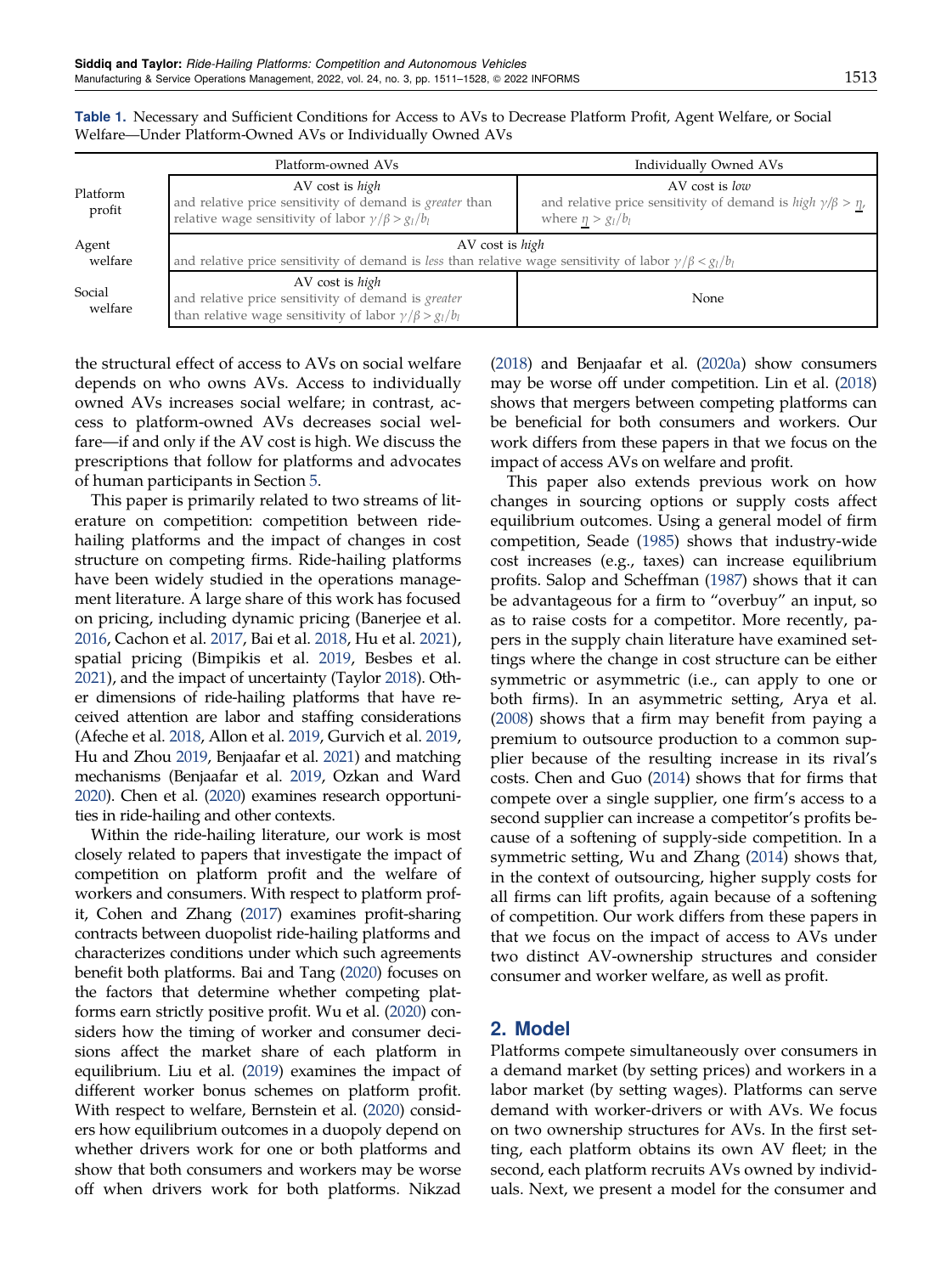<span id="page-4-0"></span>labor markets, platform-owned AVs, and individually owned AVs. Then, we characterize platform profit, consumer surplus, and labor welfare.

#### 2.1. Consumer and Labor Markets

Let  $p_i$  and  $w_{l,i}$  denote the price offered to riderconsumers and wage offered to driver-workers by platform  $i \in \{1, 2\}$ . Platform  $i$ 's demand under prices  ${\bf p} = (p_1, p_2)$  is

$$
D_i(\mathbf{p}) = \alpha - \beta p_i + \gamma p_j,\tag{1}
$$

where  $\beta > \gamma \geq 0$  for  $i \neq j$ . Platform i's labor supply under wages  $\mathbf{w}_l = (w_{l,1}, w_{l,2})$  is

$$
L_i(\mathbf{w}_l) = b_l w_{l,i} - g_l w_{l,j}, \qquad (2)
$$

where  $b_l > g_l \geq 0$ . Note that  $\gamma$  is the crossprice sensitivity of demand and  $β$  is the own-price sensitivity of demand; accordingly,  $\gamma/\beta$  represents the *relative price* sensitivity of demand. Similarly,  $g_l$  is the crosswage sensitivity of labor supply, and  $b_l$  is the own-wage sensitivity of labor supply; accordingly,  $g_l/b_l$  represents the relative wage sensitivity of labor. Note that  $g_l = 0$  and  $\gamma = 0$ indicate an absence of competition in the labor and consumer markets, respectively. The assumption that labor supply is linear in wages has been used in the labor economics literature (e.g., Hamilton et al. [2000,](#page-18-0) Bhaskar et al. [2002](#page-18-0)) and parallels the commonly used assumption that demand is linear in prices.

#### 2.2. Platform-Owned AVs

In the setting where platforms own AVs, fleet size decisions are made over a longer-term horizon than price and wage decisions. As such, we divide the time horizon into two periods. In the first period, platform  $i \in \{1,2\}$  chooses the size of its AV fleet  $K_i$ , incurring cost  $\theta c_k(K_i)$ , where  $\theta > 0$ . We refer to  $\theta$  as the platforms' AV cost and to  $c_k(K_i)$  as the AV cost function. In the second period (spot market), each platform  $i \in$  $\{1, 2\}$  observes the AV fleet of its rival platform  $K_{ij}$ ,  $j \neq i$ , before making price and wage decisions. In the base model, we suppose the AV cost function is linear  $c_k(K_i) = K_i$ ; we relax this assumption in Section [4.1.](#page-10-0)

## 2.3. Individually Owned AVs

In the setting where individuals own AVs, platform  $i \in$  $\{1, 2\}$  offers wage  $w_{v,i}$  to individual AV owners in exchange for the deployment of their vehicle on the platform. In contrast to platform-owned AVs, sourcing individually owned AVs is a short-term decision. Analogous to labor supply, platform i's AV supply under wages  $\mathbf{w}_v = (w_{v,1},w_{v,2})$  is  $V_i(\mathbf{w}_v) = b_vw_{v,i} - g_vw_{v,i}$ , where  $b_v > g_v \geq 0$ .

#### 2.4. Platform Profit

A unit of demand can be fulfilled by a unit of AV or labor. Accordingly, we restrict attention to the natural parameter range  $(\mathbf{p}, \mathbf{w}_l, \mathbf{w}_v)$  wherein platform *i* balances total supply and demand:  $D_i(\mathbf{p}) = K_i + L_i(\mathbf{w}_i)$  $+V_i(\mathbf{w}_v)$ . Under AV fleets  $\mathbf{K} = (K_1,K_2)$ , platform *i* chooses its price and wages  $(p_i, w_{l,i}, w_{v,i})$  to maximize its second-period contribution

$$
u_i(\mathbf{p}, \mathbf{w}_l, \mathbf{w}_v) = p_i D_i(\mathbf{p}) - w_{l,i} L_i(\mathbf{w}_l) - w_{v,i} V_i(\mathbf{w}_v).
$$
 (3)

 $Let$  $(\mathbf{K}) = (p_1^*(\mathbf{K}), p_2^*(\mathbf{K}))$ ,  $\mathbf{w}_l^*(\mathbf{K}) = (w_{l,1}^*(\mathbf{K}), w_{l,2}^*(\mathbf{K})),$ and  $\mathbf{w}_{v}^{*}(\mathbf{K}) = (w_{v,1}^{*}(\mathbf{K}), w_{v,2}^{*}(\mathbf{K}))$  denote equilibrium prices and wages under AV fleets K. Platform i's second-period contribution under AV fleets K and equilibrium prices and wages  $(\mathbf{p}^*(\mathbf{K}), \mathbf{w}_l^*(\mathbf{K}), \mathbf{w}_v^*(\mathbf{K}))$  is

$$
r_i(\mathbf{K})=u_i(\mathbf{p}^*(\mathbf{K}),\mathbf{w}_l^*(\mathbf{K}),\mathbf{w}_v^*(\mathbf{K})).
$$

Platform *i* chooses its AV fleet  $K_i$  to maximize its (first-period) profit

$$
\Pi_i(\mathbf{K}) = r_i(\mathbf{K}) - \theta c_k(K_i). \tag{4}
$$

In the base model, we consider two ownership structures for AVs. Under platform-owned AVs, each platform acquires its own AV fleet, and individuals do not own AVs, which corresponds to the special case  $b_v = g_v = 0$  and  $\theta < \infty$ . Under *individually owned* AVs, each platform recruits AVs owned by individuals, and platforms do not own AVs, which corresponds to the special case  $b_v > g_v \geq 0$  and  $\theta = \infty$ . We relax the assumption that AVs are owned by platforms or individuals—but not both—in Section [4.2.](#page-11-0)

#### 2.5. Consumer Surplus and Labor Welfare

Dixit ([1986\)](#page-18-0) shows that the demand in Equation (1) emerges under the following consumer utility model. A representative consumer facing prices  $(p_1, p_2)$  pays  $p_1D_1 + p_2D_2$  for consuming  $(D_1, D_2)$  units. The consumer has quadratic utility from consumption  $\tau D_1$ +  $\tau D_2 - (\chi D_1^2 + 2\mu D_1 D_2 + \chi D_2^2)/2$ , where  $\tau > 0$  and  $\chi > \mu > 0$ . This utility function exhibits two features: decreasing marginal utility from consumption and utility from variety. The latter is natural if the consumer has different types of service needs (e.g., trips originating in different geographic areas) and perceives the platforms to be differentiated in their ability to meet these needs. The consumer chooses  $(D_1, D_2)$  to maximize her net utility. With a suitable mapping between  $(\tau, \chi, \mu)$  and  $(\alpha, \beta, \gamma)$ , demand is given by Equation (1), and consumer surplus under symmetric equilibrium prices **p**<sup>\*</sup> is  $CS = D_i(\mathbf{p}^*)^2/(\beta - \gamma)$ ; see Online Appendix E for the derivations.

A parallel model of worker utility results in the labor supply in Equation (2). A representative worker facing wages  $(w_{l,1},w_{l,2})$  receives payment  $w_{l,1}L_1$  +  $w_{12}L_2$  for providing  $(L_1,L_2)$  units of labor supply. The worker experiences quadratic disutility from providing labor  $(xL_1^2 + 2mL_1L_2 + xL_2^2)/2$ , where  $x > m > 0$ . This disutility function exhibits two features: increasing marginal disutility from providing labor and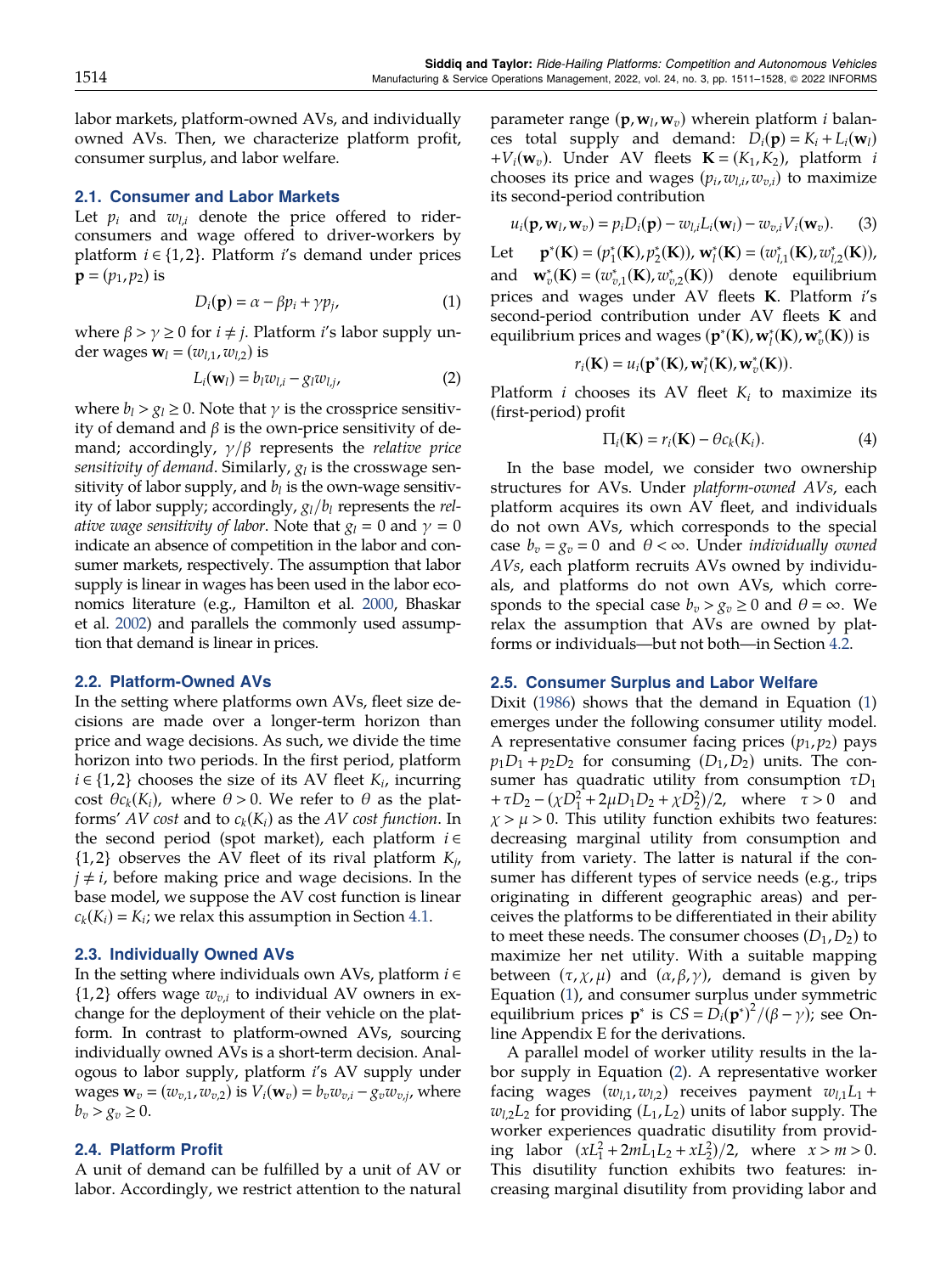<span id="page-5-0"></span>utility for variety. The latter is natural if the worker's utility varies by the type of service it provides (e.g., trips originating in different geographic areas) and perceives the platforms to be differentiated in their ability to offer these service opportunities. The worker chooses  $(L_1, L_2)$  to maximize her net utility. With a suitable mapping between  $(x, m)$  and  $(b_l, g_l)$ , labor supply is given by Equation [\(2](#page-4-0)), and labor welfare under symmetric equilibrium wages  $\mathbf{w}_l^*$  is  $LW =$  $L_i(\mathbf{w}_l^*)^2/ (b_l - g_l)$ ; see Online Appendix E for the derivations. We refer to the sum of consumer surplus and labor welfare as agent welfare and the sum of agent welfare and both platforms' profits as social welfare.

## 3. Results

## 3.1. Platform-Owned AVs

This section examines the setting in which platforms, rather than individuals, own AVs. Because individuals do not own AVs, there is no market for such AVs:  $b_v = g_v = 0$ . Lemma 1 characterizes the existence and uniqueness of equilibria. All proofs for this section are in the Appendix, and all proofs for subsequent sections are in the Online Appendix.

**Lemma 1.** Suppose  $b_v = g_v = 0$ . Under any platformowned  $AV$  fleets  $K$ , the equilibrium prices and wages  $(\mathbf{p}^*(\mathbf{K}), \mathbf{w}_l^*(\mathbf{K}))$  are unique. Further, there exists  $\tilde{g}_l > 0$ such that if  $g_l<\tilde{g}_l$ , then exactly one symmetric equilibrium AV fleet size,  $K_1^* = K_2^* = K^*$ , exists.

Define  $\theta_m = \lim_{K_1 \downarrow 0} \lim_{K_2 \downarrow 0} (\partial / \partial K_1) r_1(\mathbf{K})$ . It is straightforward to show that the symmetric equilibrium AV fleet  $K^* > 0$  if and only if the AV cost  $\theta < \theta_m$ . We say that platforms have access to platform-owned *AVs* when the AV cost  $\theta \in (0, \theta_m)$ . In the remainder of this section, we restrict attention to symmetric equilibria in AV fleet size, and for analytical tractability, we assume that  $g_l < \tilde{g}_l$ . To assess the restrictiveness of this assumption, we conducted a numerical study. Let Set A denote the approximately 300,000 combinations of parameters  $β ∈ {0.2, 0.4, ..., 1}, γ = ∅β$ , where  $θ ∈ {0, 0.1, ..., 0.9, 0.99}, b<sub>l</sub> ∈ {0.2, 0.4, ..., 1}, g<sub>l</sub> = *ξb<sub>l</sub>*$ , where  $0.1,\ldots, 0.9, 0.99\}, b_l \in \{0.2, 0.4,\ldots, 1\}, g_l = \varsigma b_l,$  $\zeta \in \{0, 0.1, \ldots, 0.9, 0.99\}$ , and  $\theta \in \{0.05, 0.10, \ldots, 5\}$ . For each combination of parameters, we observed that exactly one symmetric equilibrium AV fleet size exists and that the results are consistent with the propositions in this section.

By symmetry, equilibrium platform profit under access to platform-owned AVs is  $\Pi^P = \Pi_i(\mathbf{K}^*)$ , where  $\mathbf{K}^* = (K^*, K^*)$  is the symmetric equilibrium AV fleets, and equilibrium platform profit under no access to AVs is  $\Pi^0 = \Pi_i(0, 0) = r_i(0, 0)$  for  $i \in \{1, 2\}$ . Proposition 1 characterizes the impact of access to platformowned AVs on equilibrium platform profit. Proposition 1 reveals that whether such access decreases platform profit depends in part on whether the relative

price sensitivity of demand  $\gamma/\beta$  is greater than the relative wage sensitivity of labor  $g_l/b_l$ . For concreteness, if platform 1 decreases its price by one dollar, the relative price sensitivity of demand is the fraction of a dollar by which platform 2 must decrease her price to restore her demand to its level prior to platform 1's price reduction. Similarly, the relative wage sensitivity of labor is the fraction of a dollar by which platform 2 must increase her wage to restore her labor supply to its level prior to platform 1's increasing its wage by one dollar. Accordingly, these ratios are a measure of the intensity of competition in the consumer market and the labor market. In this sense, the relative price sensitivity of demand is greater than the relative wage sensitivity of labor when the intensity of competition is greater in the consumer market than the labor market.

**Proportion 1.** There exists  $\bar{\theta} \ge 0$  such that access to platform-owned AVs decreases platform profit  $\Pi^P < \Pi^0$  if and only if the AV cost is high  $\theta \in (\theta, \theta_m)$ . Further,  $\theta <$  $\theta_m$  if and only if the relative price sensitivity of demand is greater than the relative wage sensitivity of labor

$$
\gamma/\beta > g_l/b_l. \tag{5}
$$

Access to platform-owned AVs decreases platform profit if and only if the AV cost  $\theta$  is high and the relative price sensitivity of demand is greater than the relative wage sensitivity of labor. The platforms obtain access to AVs when the AV cost decreases such that it is no longer prohibitively costly  $\theta < \theta_m$ . Hence, to understand the conditions under which access to platform-owned AVs decreases platform profit, it is useful to consider the effect of a reduction in the AV cost θ on platform  *profit:* 

$$
\frac{d\Pi_i}{d\theta} = \underbrace{\left[\frac{\partial Revenue_i(\mathbf{K}^*)}{\partial K_j} - \frac{\partial LaborCost_i(\mathbf{K}^*)}{\partial K_j}\right]}_{< 0}
$$
\n
$$
\times \underbrace{\frac{dK_j^*}{d\theta}}_{< 0} - \underbrace{c_k(K_i^*)}_{> 0},
$$
\n(6)

where under AV fleets  $K$ , platform  $i$ 's equilibrium revenue is  $Revenue_i(\mathbf{K}) = p_i^*(\mathbf{K})D_i(\mathbf{p}^*(\mathbf{K}))$  and equilibrium labor cost is *LaborCost<sub>i</sub>*(**K**) =  $w_{i,l}^*(\mathbf{K})L_i(\mathbf{w}_l^*(\mathbf{K}))$ .

Reducing the AV cost has a direct beneficial AV sourcing cost effect; reducing  $\theta$  reduces platform i's AV sourcing cost  $\theta c_k(K_i^*)$ . In addition, reducing the AV cost has two indirect (and opposing) effects that come through its impact on platform j's AV fleet size: a harmful consumer market effect and a beneficial labor *market effect*. Platform  $j$  responds to a reduction in the AV cost by expanding its AV fleet. This commits platform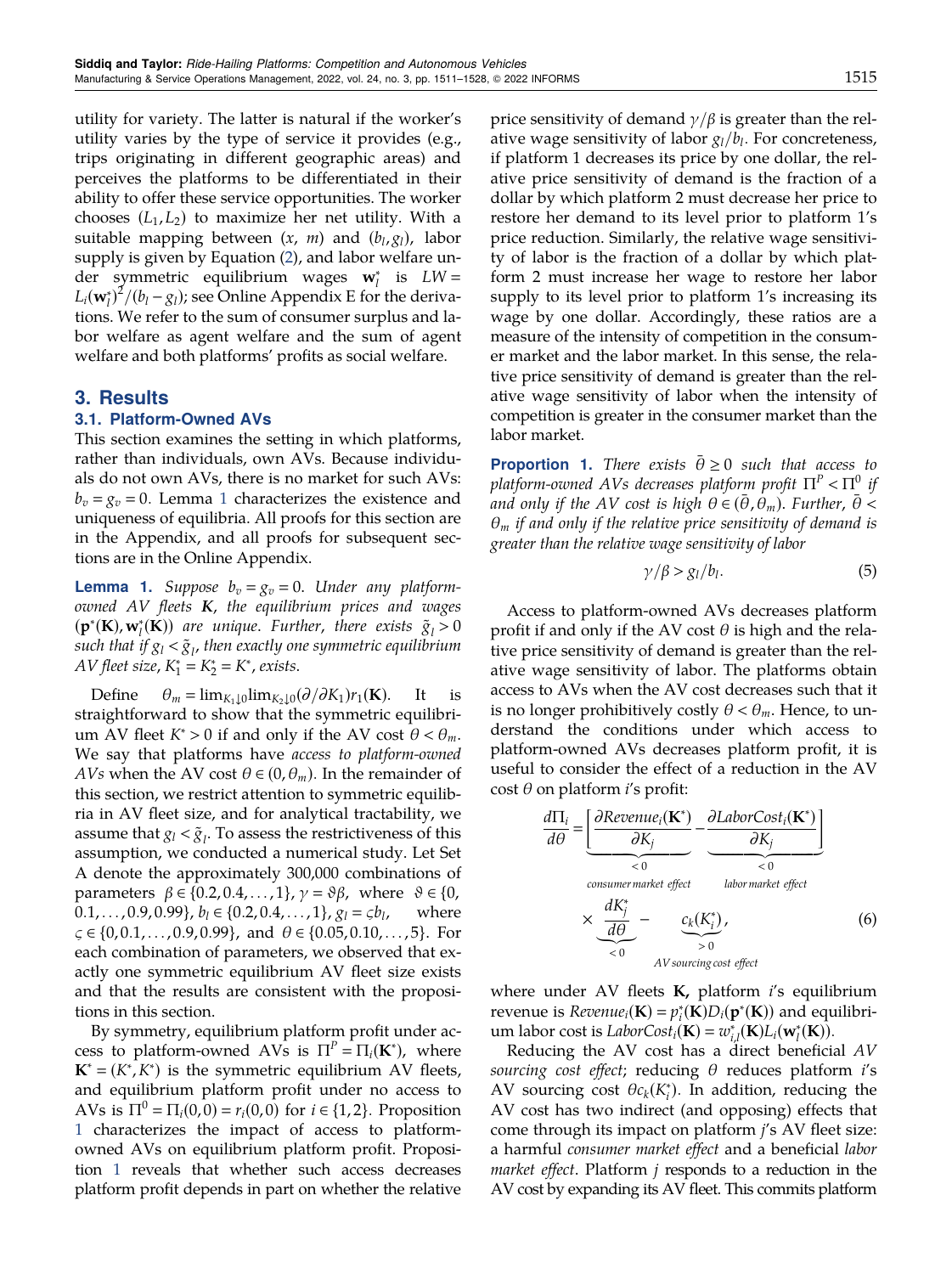<span id="page-6-0"></span>j to compete more aggressively on price in the consumer market (the consumer market effect), hurting platform *i*. An increase in platform j's AV fleet reduces platform j's marginal value of labor, so platform  $j$  competes less aggressively on wage in the labor market (the labor market effect), benefiting platform i. Which effect dominates depends on a simple comparison of the relative price sensitivity of demand  $\gamma/\beta$  (which drives the magnitude of the consumer market effect) with the relative wage sensitivity of labor  $g_l/b_l$ (which drives the magnitude of the labor market effect).

To understand the impact of access to AVs on platform profit when the AV cost is high, consider the effect of decreasing the AV cost from the prohibitively costly threshold  $\theta = \theta_m$ . Because the AV cost is high, platform *i's* equilibrium AV fleet  $K_i^*$  is very small, and the AV sourcing cost effect is negligible. Hence, the harmful consumer market effect dominates the beneficial labor market effect, such that access to AVs decreases platform i's profit, if and only if the relative price sensitivity of demand is greater than the relative wage sensitivity of labor, Inequality [\(5](#page-5-0)).

If the relative price sensitivity of demand is less than the relative wage sensitivity of labor (Inequality [\(5\)](#page-5-0) is violated), then the beneficial labor market effect dominates the harmful consumer market effect. Hence, both the indirect and direct effects of access to AVs are beneficial; access to AVs increases platform i's profit.

If the AV cost is small  $\theta < \theta$ , then platform *i's* equilibrium AV fleet  $K_i^*$  is large, and the beneficial AV sourcing cost effect dominates; access to AVs increases platform i's profit.

It can be shown analytically that the AV cost threshold  $\theta > 0$  if  $\gamma/\beta < g_l/b_l + \rho$  for some  $\rho \in (0, 1)$ . In a numerical study of the parameters in Set A, we observed results consistent with the previous sentence, where "if" is replaced by "if and only if." This suggests that if the relative price sensitivity of demand is sufficiently larger than the relative wage sensitivity of labor  $\gamma/\beta \ge g_l/b_l + \rho$ , then access to platform-owned AVs decreases platform profit regardless of the AV cost. Intuitively, the harmful consumer market effect is so strong that it dominates the beneficial combined labor cost and AV sourcing cost effects.

Next, we consider the impact of AVs on the welfare of the human participants on the platform, namely consumers and workers. Naturally, access to platformowned AVs decreases labor welfare (because AVs displace workers) and increases consumer surplus (because AVs provide platforms with an additional supply source). What is less clear is the net impact on the human participants collectively. That is, does the harm to workers offset the benefit to consumers?

We refer to the welfare of the human participants (that is, the sum of consumer surplus and labor welfare) as agent welfare  $AW(K) = CS(K) + LW(K)$ , where consumer surplus  $CS(K) = D_i(\mathbf{p}^*(K))^2/(\beta - \gamma)$ and labor welfare  $L \hat{W}(\mathbf{K}) = L_i(\mathbf{w}_l^*(\mathbf{K}))^2 / (b_l - g_l)$ . Equilibrium agent welfare under access to platformowned AVs is  $AW^P = AW(K^*)$ ; equilibrium agent welfare under no access to AVs is  $AW^0 = AW(0, 0)$ . Proposition 2 characterizes the impact of access to platform-owned AVs on equilibrium agent welfare.

**Proportion 2.** There exists  $\tilde{\theta} \ge 0$  such that access to platform-owned AVs decreases agent welfare  $AW^p < AW^0$ if and only if the AV cost is high  $\theta \in (\tilde{\theta}, \theta_m)$ . Further,  $\tilde{\theta}$  <  $\theta_m$  if and only if the relative price sensitivity of demand is less than the relative wage sensitivity of labor

$$
\gamma/\beta < g_l/b_l. \tag{7}
$$

Access to platform-owned AVs decreases agent welfare if and only if the AV cost  $\theta$  is high and the relative price sensitivity of demand is less than the relative wage sensitivity of labor. The platforms obtain access to AVs when the AV cost decreases such that it is no longer prohibitively costly  $\theta < \theta_m$ . Hence, to understand the conditions under which access to platform-owned AVs decreases agent utility, it is useful consider the effect of a reduction in the AV cost  $\theta$ on agent welfare:

$$
\frac{dAW^{P}}{d\theta} = \underbrace{\left[-D_{T}^{*}(\mathbf{K}^{*})\frac{\partial p^{*}(\mathbf{K}^{*})}{\partial K}}_{\text{dK}^{*}>0} + \underbrace{L_{T}^{*}(\mathbf{K}^{*})\frac{\partial w^{*}(\mathbf{K}^{*})}{\partial K}}_{\text{dK}^{*}<0}\right] \underbrace{\frac{dK^{*}}{d\theta}}_{\text{cousumer surplus effect}}
$$
\n(8)

where  $D^*_T(\mathbf{K}^*) = D^*_1(\mathbf{K}^*) + D^*_2(\mathbf{K}^*)$  is total equilibrium demand and  $L^*_T(\mathbf{K}^*) = L^*_1(\mathbf{p}^*(\mathbf{K}^*), \mathbf{w}^*(\mathbf{K}^*)) + L^*_2(\mathbf{p}^*(\mathbf{K}^*),$ w<sup>∗</sup> (K<sup>∗</sup> )) is total equilibrium labor supply. The platforms respond to a reduction in the AV cost by expanding their AV fleets, which has two opposing effects on agent utility: a beneficial consumer surplus effect and a harmful labor welfare effect. The expansion in AV fleets prompts the platforms to compete more aggressively on price in the consumer market  $(\partial p^*(\mathbf{K}^*)/\partial K < 0)$ , increasing consumer surplus. The expansion in AV fleets prompts the platforms to compete less aggressively on wage in the labor market  $(\partial w^*(\mathbf{K}^*)/\partial K < 0)$ , decreasing labor welfare.

To understand the impact of access to AVs on agent welfare when the AV cost is high, consider the effect of decreasing the AV cost from the prohibitively costly threshold  $\theta = \theta_m$ . Because the AV cost is high, the platforms' equilibrium AV fleets  $K^*$  are very small, so that the numbers of consumers receiving service and workers providing service are comparable:  $D_T^*(\mathbf{K}^*) \approx$  $L_T^{\ast}(\mathbf{K}^{\ast})$ . In the limit, as the AV cost approaches the level at which AVs are prohibitively costly  $\theta \rightarrow \theta_m$ , the net of the consumer surplus and labor welfare effects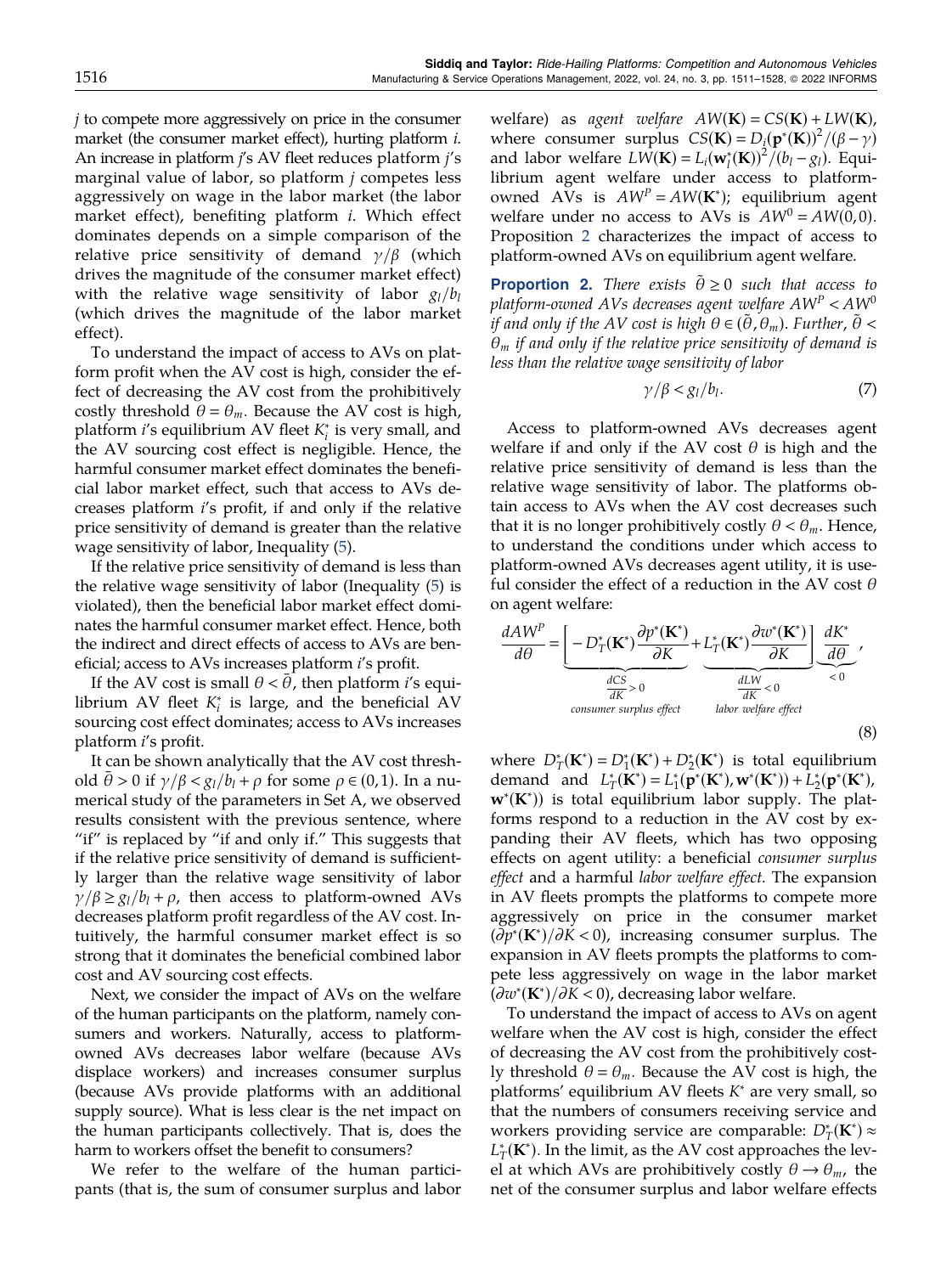<span id="page-7-0"></span>(i.e., the quantity in square brackets in Equation [\(8](#page-6-0))) is strictly negative if and only if the platform's equilibrium margin increases in the fleet size

$$
\frac{\partial [p^*(\mathbf{K}^*) - w^*(\mathbf{K}^*)]}{\partial K} > 0,\tag{9}
$$

which occurs if and only if the relative price sensitivity of demand is less than the relative wage sensitivity of labor, Inequality [\(7](#page-6-0)). When the relative price sensitivity of demand is less than the relative wage sensitivity of labor, the expansion of AV fleets prompts each platform to reduce its wage more aggressively than its price. Hence, each worker is hurt more than each consumer is helped. Because the numbers of consumers and workers are comparable,  $D^*_T(\mathbf{K}^*) \approx L^*_T(\mathbf{K}^*)$ , the harmful labor welfare effect outweighs the beneficial consumer surplus effect, with the net result that agent welfare decreases.

If the AV cost is small  $\theta < \theta$ , then the platforms' equilibrium AV fleets  $K^*$  are large, and consequently, the number of consumers is significantly larger than the number of workers  $D_T^*(\mathbf{K}^*) \gg L_T^*(\mathbf{K}^*)$ . Because many consumers benefit from the price reduction and few workers are hurt by the wage reduction, the beneficial consumer surplus effect outweighs the harmful labor welfare effect, and the net result is that agent welfare increases.

Similarly, if the relative price sensitivity of demand is greater than the relative wage sensitivity of labor (Inequality [\(7](#page-6-0)) is reversed), then Inequality (9) is reversed; each consumer benefits more than each worker is hurt. Because the number of affected consumers is greater than the number of affected workers, the beneficial consumer surplus effect outweighs the harmful labor welfare effect, and the net result is that agent welfare increases.

Propositions [1](#page-5-0) and [2](#page-6-0) characterize the impact of access to platform-owned AVs on each of the two groups—platforms and human participants—separately. Taking these propositions together answers the question of how access to platform-owned AVs jointly affects these two groups. The answer is formalized in the following corollary, which shows that at least one group benefits. Let  $\theta = \min{\{\bar{\theta}, \tilde{\theta}\}}$ . Note that it may be that  $\theta = 0$ ; further,  $\theta < \theta_m$  if and only if  $\gamma/\beta \neq g_l/b_l$ .

**Corollary 1.** If AV cost is low  $\theta \in (0, \bar{\theta})$ , then access to platform-owned AVs increases platform profit and agent ^ welfare. If the AV cost is high  $\theta \in (\theta_1, \theta_m)$ , then access to platform-owned AVs either increases platform profit and decreases agent welfare or decreases platform profit and increases agent welfare. The former occurs if  $\gamma/\beta < g_l/b_l$ , and the latter occurs if  $\gamma/\beta > g_l/b_l$ .

If the AV cost is low, both groups benefit from platforms' access to platform-owned AVs. If the AV cost is high, then one group benefits, and the other group is hurt; which group benefits is determined by a simple comparison between relative price sensitivity of demand and the relative wage sensitivity of labor.

We refer to the sum of agent welfare and the platforms' profits as social welfare  $SW(K) = AW(K)$  $+ \Pi_1(K) + \Pi_2(K)$ . Equilibrium social welfare under access to platform-owned AVs is  $SW^P = SW(K^*)$ ; equilibrium social welfare under no access to AVs is  $SW^0 = SW(0, 0)$ .

An immediately implication of Corollary 1 is that access to platform-owned AVs increases social welfare if the AV cost is low  $\theta \in (0, \theta)$ . When the AV cost is high,  $\theta \in (\theta, \theta_m)$ , one group is hurt, and the other group benefits, which prompts the following question. Will the harm to the first group outweigh the benefit to the second group? The next proposition gives a sharp answer.

**Proportion 3.** There exists  $\hat{\theta} \ge 0$  such that access to platform-owned AVs decreases social welfare  $SW^P$  <  $SW^0$ if and only if the AV cost is high  $\theta \in (\hat{\theta}, \theta_m)$ . Further,  $\hat{\theta}$  <  $\theta_m$  if and only if the relative price sensitivity of demand is greater than the relative wage sensitivity of labor, Inequality [\(5](#page-5-0)).

Access to platform-owned AVs decreases social welfare if and only if the AV cost  $\theta$  is high and the relative price sensitivity of demand is greater than the relative wage sensitivity of labor.

The set of participants that is most obviously harmed by AVs is workers, as a portion of them is displaced by AVs. Accordingly, it might be natural to conjecture that if access to AVs was to reduce social welfare, it would do so because the harm to workers offsets the benefit to consumers and platforms. Proposition 3 reveals that this never occurs. Rather, a reduction in social welfare, when it occurs, is driven by the harm to platforms offsetting the benefit to human participants. To see this, observe that a necessary condition for platform-owned AVs to decrease social welfare is that the relative price sensitivity of demand is greater than the relative wage sensitivity of labor, Inequality ([5\)](#page-5-0). Under this condition, the benefit to consumers outweighs the harm to workers such that agent welfare increases (by Proposition [2](#page-6-0)).

We conclude by noting that Propositions [1](#page-5-0)–3 reveal that the impact of access to platform-owned AVs on each the three groups has a common structure; access to AVs decreases platform profit, agent welfare, and social welfare if and only if the AV cost is high. The next section reveals that this common structure no longer holds when individuals, rather than platforms, own AVs.

## 3.2. Individually Owned AVs

This section examines the setting in which individuals, rather than platforms, own AVs. The setting in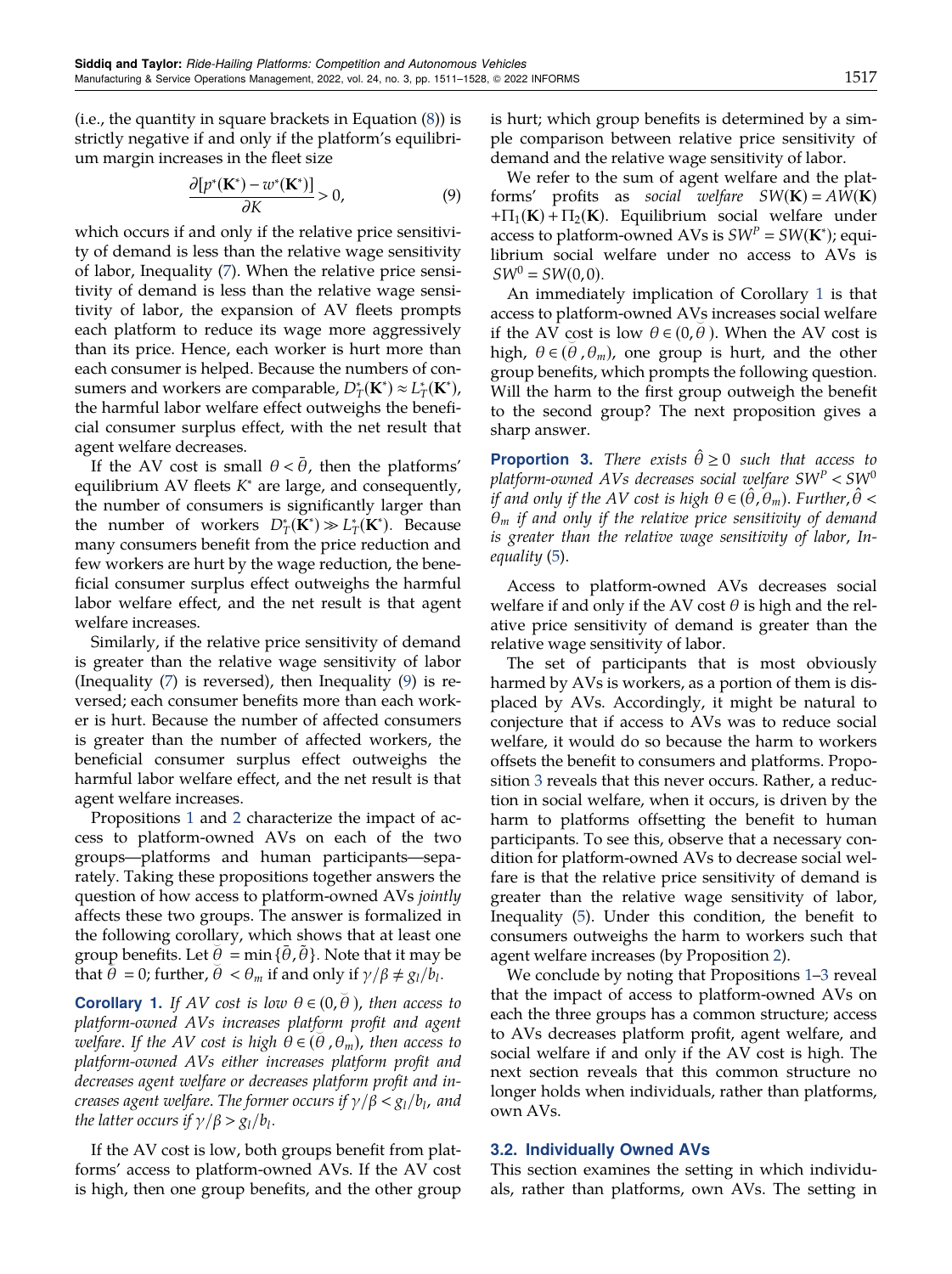<span id="page-8-0"></span>which platforms do not own AVs is captured in our model by the cost of platform-owned AVs being prohibitive  $\theta = \infty$ . Lemma 2 characterizes the existence and uniqueness of the equilibrium.

**Lemma 2.** Suppose  $b_v > g_v \geq 0$  and the AV cost  $\theta = \infty$ . There exists a unique equilibrium in prices and wages, and it is symmetric:  $p_1^* = p_2^* = p^*$ ,  $w_{l,1}^* = w_{l,2}^* = w_l^*$ , and  $w_{v,1}^* = w_{v,2}^* = w_v^*$ .

We say that platforms have access to individually *owned AVs* when  $b_v > 0$ . (This parallels our definition of access to platform-owned AVs in that each platform sources individually owned AVs,  $V_i(\mathbf{w}_v^*) > 0$ , if and only if  $b_v > 0$ .) In the study in Section [3.1](#page-5-0) of platformowned AVs, each platform has access to a pool of AVs that exclusively serve that platform's customers. For consistency and to isolate the effect of AV ownership, in this section's study of individually owned AVs, we consider the parallel setting in which each platform has access to a pool of AVs that exclusively serve that platform's customers. That is, there is no competition in the individually owned AV market  $g_v = 0$ .

For an individually owned AV to serve a platform's customers, the AV must possess technology that allows it to interface with the platform and its customers. Conceivably, this technology would be developed by the platform and made available to AV owners (either at the time when the AV is manufactured or subsequently), under conditions imposed by the platform. A platform may find it attractive to impose restrictions to limit competition. The setting we consider in this section,  $g_v = 0$ , corresponds to the case where each platform imposes the condition on individual owners that an AV can only use the platform's proprietary technology on the condition that the AV exclusively serves that platform's customers (Tesla CEO Elon Musk has proposed such a model for exclusive use of individually owned AVs (Higgins [2019\)](#page-18-0)). However, for completeness, in Section [4.3](#page-11-0), we consider the setting where there is competition in the AV market  $g_v > 0.$ 

Let  $\underline{\eta} = [(2b_l - g_l)\beta - 2(\sqrt{b_l(b_l + \beta)} - b_l)(b_l - g_l)]/$  $[(2b_l - g_l) \ \beta - (\sqrt{b_l(b_l + \beta)} - b_l)(b_l - g_l)]$  and  $\bar{\eta} = 2[2b_l(b_l + \beta)]$  $-g_l(2b_l+g_l) + (2b_l-g_l)^2 \beta \right] / [2b_l(b_l-g_l)(6b_l-g_l) + 2(2b_l$  $-g_l^2\beta$ ]. Note that  $\max(g_l/b_l, 2/3) < \eta < \min(\bar{\eta}, 1)$ , and  $\bar{\eta}$  < 1 if and only if  $g_l/b_l < 2/3$ . Let  $\phi = 1/b_v$ ; we refer to  $\phi$  as the AV cost, in the setting with individually owned AVs. We define equilibrium platform profit  $\Pi^I$ , agent welfare  $AW^I$ , and social welfare  $SW^I$  under access to individually owned AVs analogously to that under platform-owned AVs; for completeness, formal definitions are in Online Appendix C.

**Proportion 4.** There exists  $\phi \geq 0$  such that access to indi*vidually owned AVs decreases platform profit*  $\Pi^1 < \Pi^0$  *if* and only if the AV cost is low  $\phi < \phi$ . Further, if the relative

price sensitivity of demand is low  $\gamma/\beta \leq \eta$ , then  $\phi = 0$ ; if  $\gamma/\beta \in (\eta, \bar{\eta})$ , then  $0 < \phi < \infty$ ; and if  $\gamma/\beta \geq \bar{\eta}$ , then  $\phi = \infty$ .

Access to individually owned AVs decreases equilibrium profits if and only if the AV cost is low  $\phi < \phi$ and the relative price sensitivity of demand is high  $\gamma/\beta$  > η. The platforms obtain access to AVs when the AV cost decreases such that it is no longer prohibitively costly  $\phi < \infty$ . Hence, to understand the conditions under which access to individually owned AVs decreases platform profit, it is useful to consider the effect of a reduction in the AV cost  $\phi$  on platform i's profit. To cleanly delineate the mechanisms by which a reduction in the AV cost affects platform i's profit, it is useful to consider the case where labor is prohibitively costly  $b_l = 0$ . Because there is no competition in the autonomous vehicle market  $g_v = 0$ , platform *i's* AV sourcing cost is  $\phi c_v(V_i)$ , where  $c_v(V_i) = V_i^2$ . The effect of reducing the AV cost  $\phi$  on platform *i*'s profit is

$$
\frac{d\Pi_i}{d\phi} = \underbrace{\frac{\partial p_j^*}{\partial \phi} \frac{\gamma}{\beta} D_i(\mathbf{p}^*)}_{\text{competitive price effect}} - \underbrace{c_v(V_i(\mathbf{w}_v^*))}_{\text{20}}.
$$

Reducing the AV cost  $\phi$  has a direct beneficial AV sourcing cost effect; reducing  $\phi$  reduces platform i's AV sourcing cost  $\phi c_v(V_i(\mathbf{w}_v^*))$ . In addition, reducing the AV cost has an indirect harmful competitor price effect; platform  $j$  responds to a reduction in the AV cost by reducing its price, which hurts platform *i* by reducing its demand. Intuitively, the magnitude of this impact is increasing in the relative price sensitivity of demand  $\gamma/\beta$ . If the relative price sensitivity of demand is low,  $\gamma/\beta \leq \eta$ , then the competitor price effect is small, and the beneficial AV sourcing cost effect dominates. In contrast, if the relative price sensitivity of demand is high,  $\gamma/\beta \geq \bar{\eta}$ , then the harmful competitor price effect dominates. If the relative price sensitivity of demand is moderate,  $\gamma/\beta \in (\eta, \bar{\eta})$ , then the harmful competitor price effect dominates if and only if platform j's price is quite sensitive to the AV cost. The sensitivity of platform j's price to the AV cost decreases in the AV cost. (The intuition is that as the AV cost  $\phi$  decreases, the equilibrium AV supply  $V^*$  increases, which implies that  $c'_v(V^*)$  increases (because the AV cost function  $c_v(\cdot)$  is strictly convex). Hence, platform j's marginal cost of supply  $\phi c_v'(V^*)$ , and hence, platform  $j$ 's price, becomes more sensitive to the AV cost  $\phi$ .) Consequently, the harmful competitor price effect dominates if and only if the AV cost is low. The observation that the harmful competitor price effect dominates when the AV cost is low is not driven by our assumption that the AV sourcing cost is quadratic; the result holds for any strictly convex  $c_v(\cdot)$  (see Online Appendix C). We are not the first to observe that convexity in the sourcing cost can drive competitors to be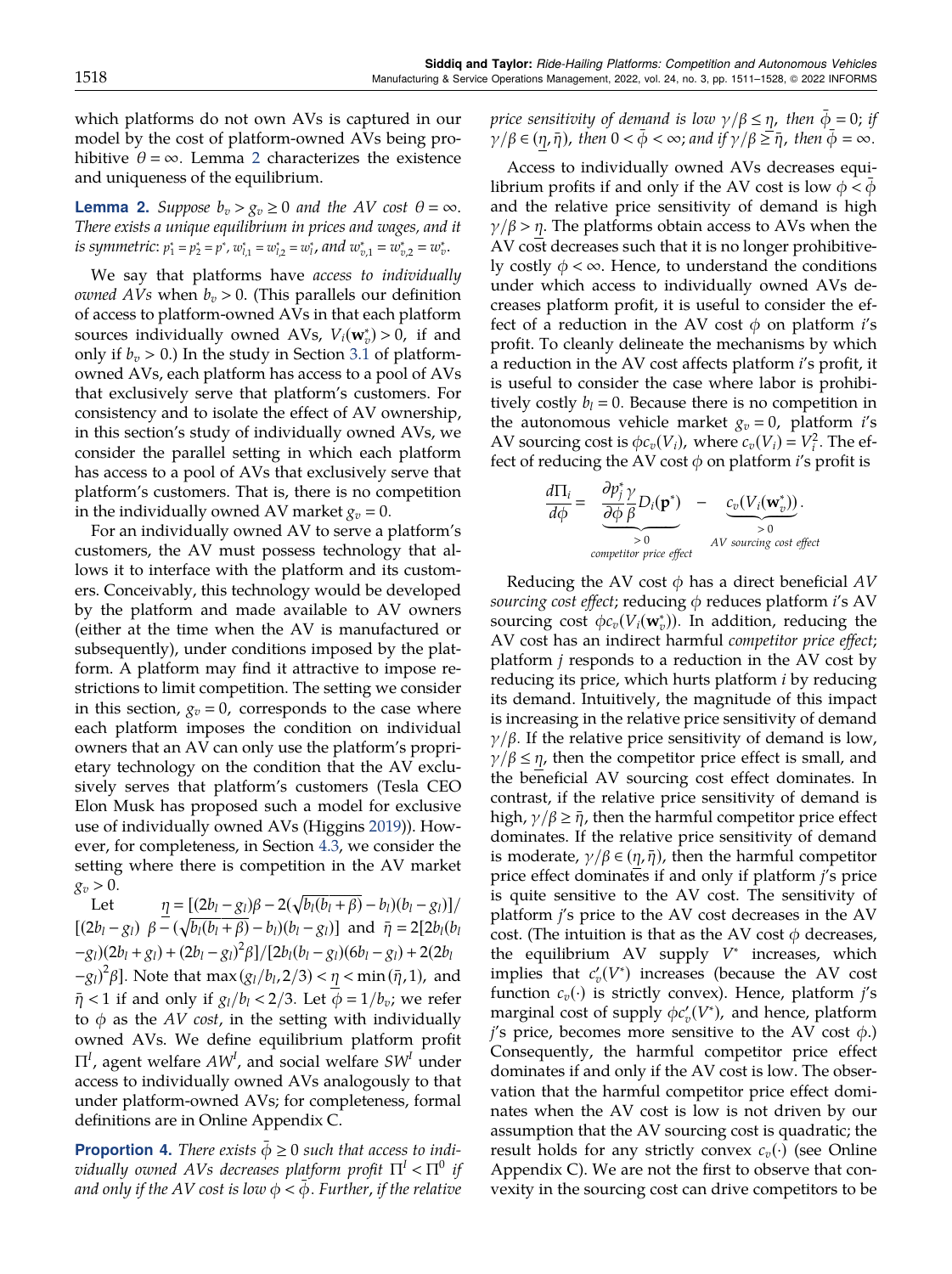<span id="page-9-0"></span>harmed by a reduction in the sourcing cost; see Fuess and Loewenstein ([1991](#page-18-0)).

This logic continues to hold when labor is not prohibitively costly  $b_l > 0$ . The primary effect of the platforms obtaining access to high-cost ( $\phi \ge \phi$ ) individually owned AVs is to reduce each platform's sourcing cost to the benefit of both platforms. The primary effect of the platforms obtaining access to low-cost ( $\phi < \phi$ ) individually owned AVs is to trigger aggressive price competition to the detriment of both platforms.

Strikingly, the structure of this result is reversed when platforms rather than individuals own AVs, as can be seen by comparing Propositions [1](#page-5-0) and [4.](#page-8-0) Access to individually owned AVs harms platforms if and only if the AV cost is low, whereas access to platform-owned AVs harms platforms if and only if the AV cost is high. Across the two ownership structures, the effect of access to AVs is to reduce the platforms' marginal cost of supply at the point in time when the platforms compete in prices and wages (period 2). The critical difference between the ownership structures is that under platform-owned AVs, each platform commits ex ante (by incurring a cost) to reduce its marginal cost ex post, whereas under individually owned AVs, there is no such commitment. This difference in commitment drives the difference in structural conditions under which platforms are harmed by access to AVs. (For evidence that this difference in structural conditions is not driven by the assumed form of the platform-owned AV cost function, see Proposition [7](#page-10-0) in Section [4.1](#page-10-0). Although we have not explicitly modeled the utility of individual owners, in a representative owner model paralleling that of Section [2](#page-3-0)'s representative worker model, with increasing marginal disutility from providing supply, the resulting AV cost function  $c_v(\cdot)$  is convex. Such increasing marginal disutility is natural in that as the owner provides more supply, the AV is less available for her personal use, and the owner's personal use naturally exhibits decreasing marginal utility.)

Because the structural conditions under which platforms are harmed by access to AVs depend on the ownership structure of AVs, one might conjecture that the structural conditions under which agents are harmed by access to AVs would also depend on the ownership structure. Proposition 5 reveals that this conjecture is false.

**Proportion 5.** There exists  $\ddot{\phi} \ge 0$  such that access to individually owned AVs decreases agent welfare  $AW<sup>I</sup> < AW<sup>0</sup>$ if and only if the AV cost is high  $\phi > \phi$ . Further,  $\phi < \infty$  if and only if the relative price sensitivity of demand is less than the relative wage sensitivity of labor, Inequality ([7\)](#page-6-0).

Just as in the case with platform-owned AVs, under individually owned AVs, access to AVs decreases agent welfare if and only if the AV cost is high and the relative price sensitivity of demand is less than the relative wage sensitivity of labor. The intuition under individually owned AVs parallels that under platformowned AVs. Across both ownership structures, the effect of access to AVs is to displace workers to their detriment and to the benefit of consumers. Although the nature of competition is different under the two ownership structures because of the commitment involved in platform ownership, the nature of how consumers and workers are affected by AVs is not affected by the ownership structure.

Propositions [4](#page-8-0) and 5 reveal that who benefits from platform access to individually owned AVs depends on the AV cost. When the AV cost is low, agents benefit, and the platforms are harmed. When the AV cost is high, the platforms benefit, and agents are harmed. This prompts the following question. Across all parameter regimes, will the harm caused by access to AVs outweigh the benefit? It might be natural to conjecture that, at least in some parameter regime, the answer is "yes." The next proposition reveals that when individuals own AVs, the answer is always "no."

## **Proportion 6.** Platform access to individually owned AVs increases social welfare  $SW^I > SW^0$ .

Thus, the insight from the study in Proposition [3](#page-7-0) of platform-owned AVs that access to AVs can decrease social welfare is reversed when individuals own AVs.

For consistency with our treatment of social welfare under platform-owned AVs, we have defined social welfare to be the sum of the utility of three groups: platforms, consumers, and workers. Individual ownership of AVs introduces a fourth group: individual owners. Naturally, individuals would not choose to own AVs if doing so reduced their utility. (For simplicity, we have not modeled individual owners' utility and AV acquisition decisions.) Hence, taking into account utility of AV-owning individuals would presumably strengthen the conclusion of Proposition 6.

Table [1](#page-3-0) in Section [1](#page-1-0) summarizes our key analytical results: Propositions [1](#page-5-0)–6. The structural effect of access to AVs on agent welfare does not depend on who owns AVs. In contrast, the structural effect of access to AVs on platform profit and social welfare does depend on AV ownership. Nonetheless, a common theme that cuts across both ownership structures is that if the relative price sensitivity of demand is less than the relative wage sensitivity of labor, then access to AVs increases platform profit and social welfare. Even if the AV cost is high, such that access to AVs harms agents, this harm is outweighed by the benefit to platforms. A second theme that cuts across both ownership structures is that if the AV cost is low, then access to AVs increases social welfare. These themes and results are illustrated in Figure [1](#page-10-0), which depicts the parameter regions in which access to AVs increases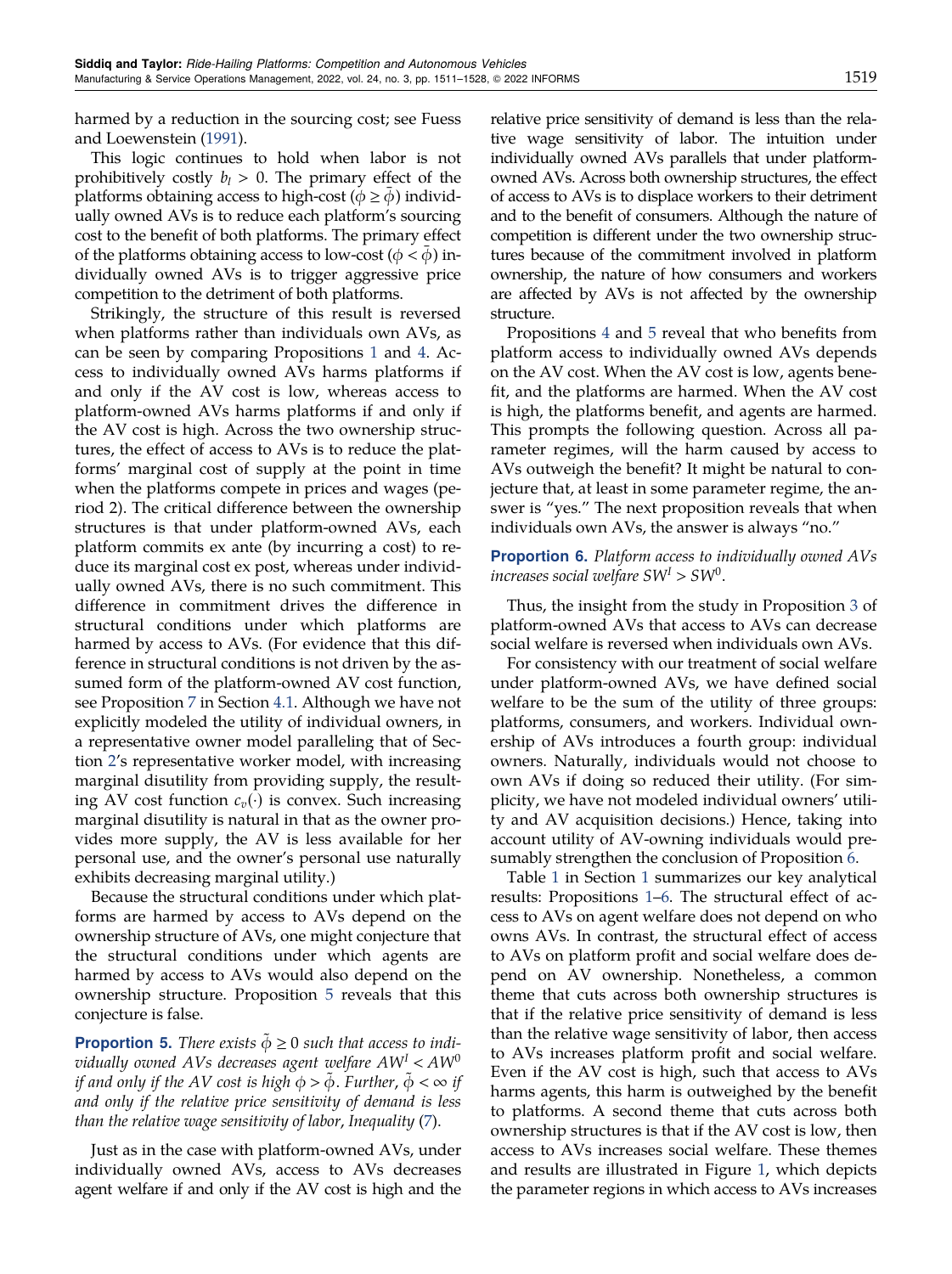<span id="page-10-0"></span>or decreases platform profit, agent welfare, and social welfare.

# 4. Extensions

## 4.1. Nonlinear Platform AV Cost

This section extends the study in Section [3.1](#page-5-0) of platform-owned AVs by allowing the platform's cost of its AV fleet to be nonlinear in the fleet size. (Under no access to AVs, platforms do not incur AV costs; consequently, platform profit is  $\Pi^0 = r_i(0, 0)$  for  $i \in \{1, 2\}$ .) Section [3.1](#page-5-0) shows that access to platformowned AVs decreases platform profit, agent welfare, and social welfare if the AV cost  $\theta$  is high. This section shows that this result is robust to the assumption that the AV cost function is linear  $c_k(K_i) = K_i$ . In particular, similar results to Propositions [1](#page-5-0)–[3](#page-7-0) hold when the AV cost function has a general form, provided that two conditions hold. There exists a single symmetric equilibrium AV fleet size  $K^*$ , and the equilibrium AV fleet size  $K^*$  decreases in the AV cost  $\theta$ . The latter restriction is mild, as it reflects the natural relationship between marginal cost and investment. The former is a common requirement in symmetric settings for analysis to proceed. These two conditions are formalized in Assumption 1.

Assumption 1. There exists exactly one symmetric equilibrium AV fleet size,  $K_i^*=K_j^*=K^*.$  Further, if  $K^*>0,$  then  $(d/d\theta)K^* < 0.$ 

Note that Assumption 1 allows for  $c_k(0) > 0$ , which can be interpreted as the fixed cost incurred by the platform in developing AV technology and production capability. (A platform might incur minimal fixed costs if it was to lease or purchase AVs from a third party that bore the fixed technology development and production costs.)

> Agent welfare decreases

 $\circ$ 

 $\theta$ 

Next, we present a result that shows that Assumption 1 is not especially onerous. Let  $\bar{\bar{K}}_i = \max\{K_i:$  $D_i(\mathbf{p}^*(\mathbf{K})) \geq K_i$ . Note  $\overline{\overline{K}}_i$  depends on  $K_j$  where  $j \neq i$ ; a closed form expression is given immediately before Lemma [A.4](#page-15-0) in the appendix. We generalize the definition  $\theta_m = \lim_{K_1 \downarrow 0} \lim_{K_2 \downarrow 0} [(\partial/\partial K_1)r_1(\mathbf{K})/(\partial/\partial K_1)c_k(K_1)]$ to reflect the generalized AV cost function  $c_k(\cdot)$ ; note that  $K^* > 0$  if and only if  $\theta < \theta_m$ .

**Lemma 3.** Suppose the AV cost function  $c_k(K)$  is strictly increasing and twice differentiable, with  $(\partial/\partial K)c_k(K)|_{K=0} > 0$ . Then, Assumption 1 holds if (i)  $c_k(K)$  is weakly convex or (ii)  $c_k(K)$  is concave and for any  $K_j \geq 0$  and  $K_i \in (0, \overline{k}_i)$ ,  $c_k(K)$  satisfies

$$
(\partial^2/\partial K_i^2)c_k(K_i)/[(\partial/\partial K_i)c_k(K_i)|_{K_i=0}]
$$
  
> 
$$
[(\partial^2/\partial K_i^2)r_i(\mathbf{K})-(\partial^2/\partial K_i\partial K_j)r_i(\mathbf{K})]/[(\partial/\partial K_i)r_i(\mathbf{K})|_{(K_i,K_j)=(0,0)}].
$$
 (10)

Inequality (10) can be interpreted as requiring the AV cost function to not be "too concave."

Proposition 7 establishes that notable structural results regarding the impact of access to platformowned AVs continue to hold when the assumption that the AV cost function is linear is replaced with Assumption 1.

**Proposition 7.** Suppose Assumption 1 holds. There exist  $\bar{\theta} \ge 0$ ,  $\tilde{\theta} \ge 0$ , and  $\hat{\theta} \ge 0$  such that access to platform-owned AVs

i. decreases platform profit  $\Pi^P < \Pi^0$  if the AV cost is high  $\theta \in (\bar{\theta}, \theta_m);$ 

ii. decreases agent welfare  $AW^P < AW^0$  if and only if the AV cost is high  $\theta \in (\tilde{\theta}, \theta_m)$ ; and

iii. decreases social welfare  $SW^P < SW^0$  if the AV cost is high  $\theta \in (\theta, \theta_m)$ .



Figure 1. Impact of Access to AVs on Platform Profit, Agent Welfare, and Social Welfare

 $\mathbf{1}$ 

AV cost  $\theta$ 

# **Individually-owned AV**

 $\overline{c}$ 

AV cost  $\phi$ 

Agent welfare decreases

Notes. Each performance measure increases unless stated otherwise (for example, in the region marked "Agent welfare decreases," platform profit and social welfare increase). The left panel depicts the impact of access to platform-owned AVs, and the right panel depicts the impact of access to individually owned AVs. Parameters are  $\alpha = \beta = b_l = 1$  and  $g_l = 0.5$ . Hence, the relative wage sensitivity of labor  $g_l/b_l = 0.5$ .

 $\overline{c}$ 

0

 $\circ$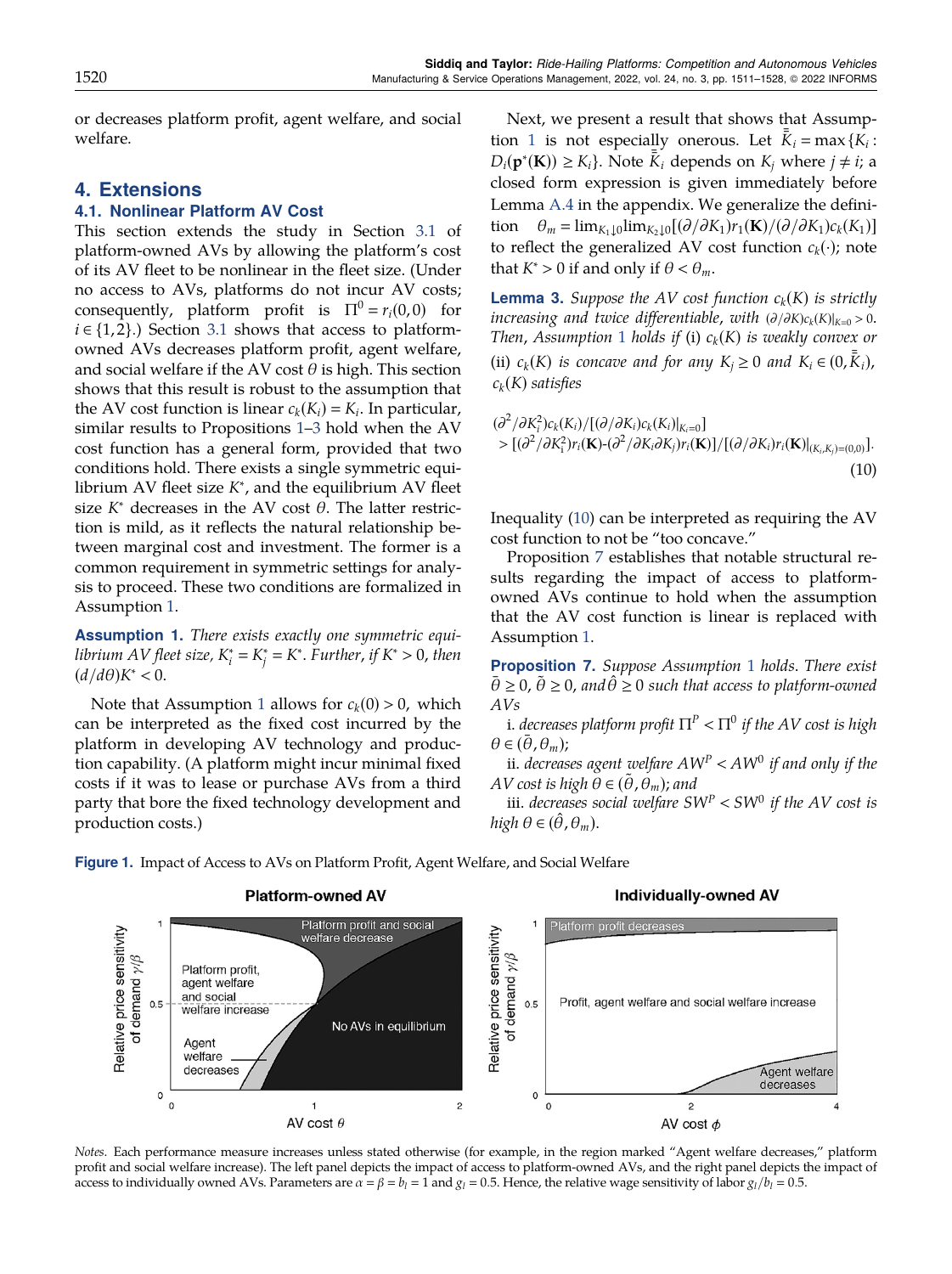<span id="page-11-0"></span>Further, both  $\bar{\theta} < \theta_m$  and  $\hat{\theta} < \theta_m$  if  $\gamma/\beta > g_l/b_l$ , and  $\tilde{\theta} < \theta_m$  if and only if  $\gamma/\beta < g_l/b_l$ .

Regarding the impact of access to platform-owned AVs on agent welfare, Proposition [7](#page-10-0)(ii) shows that Proposition [2](#page-6-0) extends without modification when the assumption that the AV cost function is linear is relaxed. Regarding platform profit, Proposition [7](#page-10-0)(i) shows that Proposition [1](#page-5-0)'s sufficient condition for access to AVs to reduce platform profit continues to hold. Consequently, the divergence in results across ownership structures persists; if the AV cost is high (more precisely, the platform-owned AV cost  $\theta \in$  $(\theta, \theta_m)$  and the individually owned AV cost  $\phi > \phi$ ), then access to platform-owned AVs decreases platform profit, but access to individually owned AVs increases platform profit. Similarly, regarding social welfare, Proposition [7\(](#page-10-0)iii) shows that Proposition [3](#page-7-0)'s sufficient condition for access to AVs to reduce social welfare continues to hold. Consequently, the divergence in results across ownership structures persists; access to high-cost platform-owned AVs decreases social welfare, whereas access to individually owned AVs increases social welfare.

### 4.2. Platform-Owned and Individually Owned AVs

This section extends Section [3.1](#page-5-0)'s study of platformowned AVs and Section [3.2](#page-7-0)'s study of individually owned AVs by considering the setting in which AVs are owned by platforms and individuals. More precisely, we consider the impact of access to platformowned and individually owned AVs on equilibrium platform profit, agent welfare, and social welfare. For the first two of these performance measures, Sections [3.1](#page-5-0) and [3.2](#page-7-0) provide conditions under which access to AVs owned by one type of entity (platforms or individuals) decreases that performance measure. This section shows that those conditions are sufficient for access to AVs owned by both types of entities to decrease that performance measure. Further, this section shows that the conditions for platform-owned AVs to decrease social welfare, when suitably adapted, are sufficient for access to AVs owned by both types of entities to decrease social welfare.

It is straightforward to generalize the argument in Section [3.1](#page-5-0) to establish that for each individually owned AV cost  $\phi < \infty$ , there exists a unique, symmetric equilibrium AV fleet K<sup>∗</sup> and a threshold  $\theta_m(\phi)$  such that K<sup>∗</sup> > 0 if and only if the platform-owned AV cost  $\theta < \theta_m(\phi)$ . We say that platforms have access to platform-owned and individually owned AVs when the individually owned AV cost  $\phi < \infty$  and the platform-owned AV cost  $\theta \in$  $[0,\theta_m(\phi))$ . Let  $\Pi^M$ ,  $AW^M$ , and  $SW^M$  denote the equilibrium platform profit, agent welfare, and social welfare under access to platform-owned and individually owned AVs.

**Proposition 8.** There exist  $\bar{\phi} \ge 0$ ,  $\tilde{\phi} \ge 0$ , and  $\hat{\phi} \ge 0$  such that

i. for each  $\phi < \phi$ , there exists  $\theta < \theta_m(\phi)$  such that access to platform-owned and individually owned AVs decreases platform profit  $\Pi^M < \Pi^0$  if and only if the platform-owned AV cost is high  $\theta \in (\bar{\theta}, \theta_m(\phi))$ ;

ii. for each  $\phi > \tilde{\phi}$ , there exists  $\bar{\theta} < \theta_m(\phi)$  such that access to platform-owned and individually owned AVs decreases agent welfare  $AW^M < AW^0$  if and only if the platform*owned AV cost is high*  $\theta \in (\bar{\theta}, \theta_m(\phi))$ ; and

iii. for each  $\phi > \phi$ , there exist  $\theta < \theta_m(\phi)$  and  $\theta > \theta$  such that access to platform-owned and individually owned AVs decreases social welfare  $SW^M < SW^0$  if and only if the platform-owned AV cost is moderate  $\theta \in (\underline{\theta}, \theta)$ .

Further,  $\phi > 0$  if  $\gamma/\beta > \eta$ ,  $\phi < \infty$  if  $\gamma/\beta < g_1/b_1$ , and  $\hat{\phi} < \infty$  if  $\gamma/\beta > g_l/b_l$ .

Proposition [1](#page-5-0) shows that access to platform-owned AVs decreases platform profit if the platform-owned AV cost  $\theta$  is high, and Proposition [4](#page-8-0) shows that access to individually owned AVs decreases platform profit if the individually owned AV cost  $\phi$  is low. Proposition 8(i) shows that access to platform-owned and individually owned AVs decreases platform profit if both of the aforementioned cost conditions hold.

Proposition [2](#page-6-0) shows that access to platform-owned AVs decreases agent welfare if the platform-owned AV cost is high, and Proposition [5](#page-9-0) shows that access to individually owned AVs decreases agent welfare if the individually owned AV cost is high. Proposition 8(ii) shows that access to platform-owned and individually owned AVs decreases agent welfare if both of the aforementioned cost conditions hold.

Proposition [3](#page-7-0) shows that access to platform-owned AVs decreases social welfare if and only if the platform-owned AV cost is high. Proposition 8(iii) shows that the necessary and sufficient condition for access to platform-owned and individually owned AVs to decrease social welfare is similar, provided that the individually owned AV cost is high. The condition differs in that when the platform-owned AV cost is very high  $\theta > \theta$ , access to platform-owned and individually owned AVs increases social welfare. The intuition behind this divergence stems from Proposition [6](#page-9-0), which shows that access to individually owned AVs increases social welfare. It follows that when the platform-owned AV cost is very high, the presence of individually owned AVs (and their positive impact on social welfare) dominates.

#### 4.3. Competition over Individually Owned AVs

For consistency, Sections [3.1](#page-5-0) and [3.2](#page-7-0) both consider a common structure for the AV supply market; each platform has access to a pool of AVs that exclusively serves that platform's customers. Hence, comparing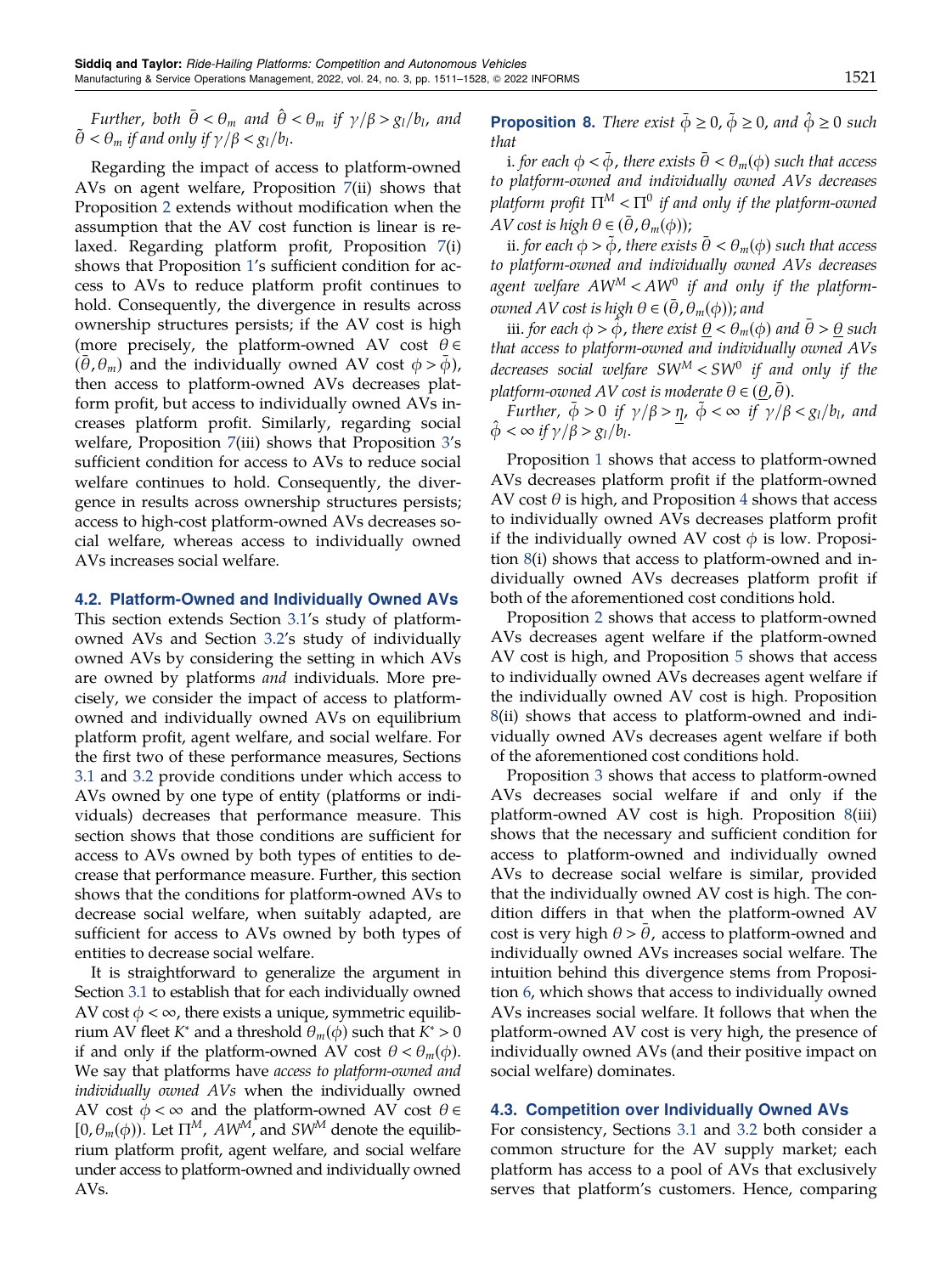<span id="page-12-0"></span>the results in the two sections illuminates how the structure of AV ownership affects the impact of access to AVs on platforms and agents.

This section extends Section [3.2](#page-7-0)'s study of individually owned AVs by considering an alternative market structure: competition over AVs. Such competition occurs when individually owned AVs possess the technology to interface with each platform and its customers. This section shows that the structure of how access to AVs affects agent welfare is unaffected by this alternative market structure. In contrast, the structure of how access to AVs affects platform profit, and social welfare is sensitive to the structure of the AV supply market.

Competition in the individually owned AV market corresponds to  $g_v > 0$ . Because the AV cost  $\phi = 1/b_v$ , the restriction that  $b_v > g_v$  implies that  $\phi < \phi_m$ , where  $\phi_m = 1/g_v$ . In other words, parallel to the setting with platform-owned AVs, the platforms have access to individually owned AVs if and only if the AV cost  $\phi \in$  $(0, \phi_m)$ . (In Section [3.2](#page-7-0)'s setting with no competition over AVs  $(g_v = 0)$ ,  $\phi_m = \infty$ .)

Proposition 9. Suppose there is competition in the individually owned AV market  $g_v > 0$ . There exist  $\phi \geq 0$ ,  $\tilde{\phi} \geq 0$ , and  $\tilde{\phi} \geq 0$  such that access to individually owned AVs

i. decreases platform profit  $\Pi^1 < \Pi^0$  if the AV cost is high  $\phi \in (\phi, \phi_m);$ 

ii. decreases agent welfare  $AW<sup>I</sup> < AW<sup>0</sup>$  if and only if the AV cost is high  $\phi \in (\phi, \phi_m)$ ; and

iii. decreases social welfare  $SW^I < SW^0$  if the AV cost is high  $\phi \in (\hat{\phi}, \phi_m)$ .

Further, both  $\bar{\phi} < \phi_m$  and  $\hat{\phi} < \phi_m$  if  $\gamma/\beta > g_l/b_l$ , and  $\ddot{\phi} < \phi_m$  if and only if  $\gamma/\beta < g_l/b_l$ .

Regarding the impact of access to AVs on agent welfare, Proposition 9(ii) shows that Proposition [5](#page-9-0) extends without modification when the assumption that there is no competition in the individually owned AV market is relaxed. Across both AV market structures, the effect of access to AVs is to displace workers to their detriment and to the benefit of consumers. Although the nature of competition over supply is different under the two market structures, the nature of how consumers and workers are affected by AVs is not affected by the AV market structure.

In contrast, Proposition 9, (i) and (iii) contrasts with Propositions [4](#page-8-0) and [6](#page-9-0); the structural conditions under which access to individually owned AVs decrease platform profit and social welfare are sensitive to the presence of competition in the individually owned AV market. Competition in the individually owned AV market drives up the marginal cost of supply, directly and adversely affecting the platforms. This expands the parameter regime where platform profit

(and hence, social welfare) is pushed down by access to AVs.

## 5. Discussion

This paper characterizes the conditions under which ride-hailing platforms' access to AVs benefits or harms the most affected constituencies: platforms and the humans who participate on the platform—riderconsumers and driver-workers. These conditions depend almost exclusively on three key quantities: the AV cost, the relative price sensitivity of demand, and the relative wage sensitivity of labor (see Table [1](#page-3-0)). These results suggest prescriptions for platforms and advocates concerned for humans who participate on the platforms, prescriptions that will become more actionable after aspects of AV technology (e.g., its cost) come into clearer view.

Suppose the relative price sensitivity of demand is less than relative wage sensitivity of labor. Then, access to AVs (1) increases platform profit and social welfare and (2) increases agent welfare if and only if the AV cost is low. The first result suggests platforms should push regulators to make decisions that ease platforms' access to AVs and that they could argue that such access benefits society as whole. The implication of the second result for advocates concerned for humans that participate on the platform is more subtle. If the AV cost is low, these advocates should encourage regulators to make decisions that ease access to AVs. If the AV cost is high, these advocates could lobby regulators to block platforms' access to AVs. If the advocates deem such efforts unlikely to succeed, they could take the opposite tack, lobbying regulators to take actions that would reduce the cost of AVs. These prescriptions do not depend on the AV ownership structure.

This last conclusion is reversed if the relative price sensitivity of demand is notably greater than relative wage sensitivity of labor. In that case, (1) access to platform-owned AVs increases platform profit and social welfare if and only if the AV cost is low, and (2) access to individually owned AVs increases platform profit if and only if the AV cost is high and increases social welfare. Thus, if the AV cost is high, platforms should act in opposite ways depending on who owns AVs. If it appears that platforms would own AVs, they should push regulators to block platforms' access to AVs, and they could argue that doing so benefits society as a whole. If it appears that individuals would own AVs, platforms should do the opposite, pushing regulators to make decisions that ease platforms' access to AVs, again arguing that this benefits society. The AV cost being low reverses these prescriptions for platforms. If the AV cost is low, platforms may benefit by lobbying regulators to take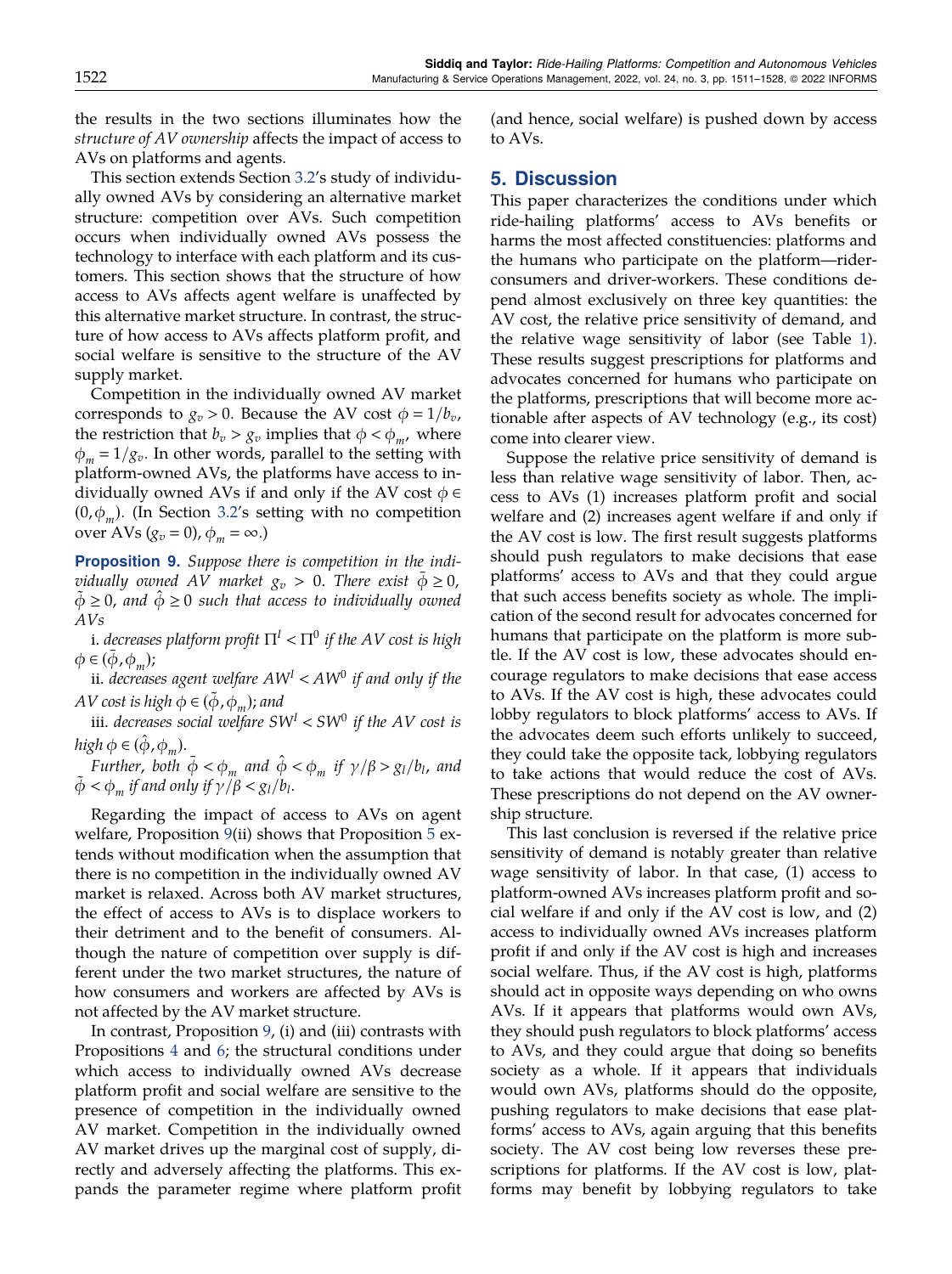<span id="page-13-0"></span>actions that would increase the cost of individually owned AVs. What drives the divergence in results across the two ownership structures is that platform ownership requires the platform to make a costly commit ex ante to reduce its marginal cost ex post, whereas under individually owned AVs, there is no such commitment.

It is natural to expect that as technological innovation advances, the AV cost will decrease over time. Our static model suggests that the attitudes of platforms and advocates concerned for human participants, accordingly, may change over time. For example, if the relative price sensitivity of demand is less than relative wage sensitivity of labor, then advocates for human participants that oppose platforms' access to AVs when the initial cost of AVs is high would shift to favoring AVs when the AV cost drops sufficiently. Platform's attitudes toward access to platform-owned AVs would undergo a parallel evolution as the AV cost decreases over time. In contrast, if the relative price sensitivity of demand is notably greater than relative wage sensitivity of labor, then platforms that favor access to individually owned AVs when the initial cost of AVs is high would shift to opposing AVs when the AV cost drops sufficiently.

We have assumed that consumers are indifferent to whether their transportation is provided by a human driver or an AV. To the extent that consumers develop strong preferences between these transportation modes (e.g., because of perceived health or safety risks), it may be fruitful to incorporate these preferences.

We have assumed that the platforms are powerful in that in deploying AVs, either the platform decides the size of its AV fleet (under platform ownership) or engages with AV owners that lack market power (under individual ownership). However, a platform might negotiate with owners of large AV fleets to put their AVs on the platform's network. In contrast to the relatively simple arms-length financial transactions between a ride-hailing platform and an individual AV owner, the structure of the financial arrangement between a platform and an owner of a large fleet might be quite complex, specifying when and how many AVs the fleet owner would make available, how the platform would allocate consumer requests to the fleet owner's AVs versus other vehicles, fixed payments, revenue-dependent payments, etc. As AV technology develops and the manner in which AVs integrate with and/or compete against ride-hailing platforms comes into sharper focus, future research opportunities should abound.

## Appendix A. Proof of Lemma 1

Before proving Lemma [1](#page-5-0), we establish several supporting results. Lemmas A.1 and [A.2](#page-14-0) provide the best response and equilibrium prices and wages for both platforms under any AV fleets  $\mathbf{K} = (K_1, K_2)$ , respectively; Lemmas [A.3](#page-14-0)–[A.5](#page-15-0) are technical results; and Lemmas [A.6](#page-15-0) establishes that only one symmetric equilibrium exists in the more general case where platform  $i$ 's cost of AV fleet  $K_i$  is  $\theta c_k(K_i)$  for  $i \in \{1,2\}$ , where  $c_k(\cdot)$  is weakly convex and strictly increasing. The proof of Lemma [1](#page-5-0) follows immediately after Lemma [A.6.](#page-15-0)

We begin by considering the platforms' price and wage decisions, for a given platform of AV fleets K. Note that  $b_v = g_v = 0$  and  $w_{v,i} = 0$  for  $i \in \{1,2\}$  when platforms own AV; for brevity, we drop the last argument from  $u_i(\mathbf{p}, \mathbf{w}_l, \mathbf{w}_v)$  and the subscript *l* from  $b_l$ ,  $g_l$ ,  $w_{l,1}$ , and  $w_{l,2}$ . We say that a platform *i sources labor* if  $L_i(\mathbf{w}) > 0$ . If platform *i's* price is low  $p_i < (a + \gamma p_j - K_i)/\beta$ , then its demand exceeds its AV fleet  $D_i(\mathbf{p}) > K_i$ , which implies the platform sources labor to satisfy the demand unmet by its AV fleet  $L_i(\mathbf{w}) = D_i(\mathbf{p}) - K_i > 0$ ; this implies the platform's wage  $w_i = [D_i(\mathbf{p}) - K_i + g w_j]/b$ . In this case, platform i's secondperiod contribution is

$$
u^{l}(\mathbf{p}, w_{j}) = p_{i}D_{i}(\mathbf{p}) - [(D_{i}(\mathbf{p}) - K_{i} + g w_{j})/b][D_{i}(\mathbf{p}) - K_{i}].
$$

If platform 1's price is high  $p_i \geq (a + \gamma p_j - K_i)/\beta$ , then  $D_i(\mathbf{p}) \leq K_i$ , and the platform does not source labor  $L_i(\mathbf{w}) = 0$ . In this case, platform i's second-period contribution is

$$
u^s(\mathbf{p})=p_iD_i(\mathbf{p}).
$$

Thus, platform i's second-period contribution is

$$
u_i(\mathbf{p}, w_j) = \begin{cases} u^l(\mathbf{p}, w_j) & \text{if } p_i < (\alpha + \gamma p_j - K_i) / \beta \\ u^s(\mathbf{p}) & \text{if } p_i \ge (\alpha + \gamma p_j - K_i) / \beta, \end{cases}
$$
 (A.1)

where the argument  $w_i$  is eliminated. Next, let  $\tilde{p}_i^l(K_i) = [(\alpha +$  $\gamma p_j$ )(2 $\beta + b$ ) – 2 $\beta K_i + \beta g w_j$ ]/[2 $\beta(\beta + b)$ ],  $\tilde{p}_i^e(K_i) = (\alpha + \gamma p_j - K_i)$ /  $β, \tilde{p}_i^s(K_i) = (α + γp_j)/(2β), \tilde{w}_i^l(K_i) = [(α + γp_j - 2K_i)b + (β + 2b)$  $(gw_j]/[2(\beta + b)b]$ ,  $\tilde{w}_i^e(K_i) = \tilde{w}_i^s(K_i) = gw_j/b$ . The superscript l is mnemonic for sourcing labor, s for slack AV capacity, and  $e$ for equating AV fleet with demand.

**Lemma A.1.** Under AV fleet  $K_i$ , platform i's best response price and wage to platform j's price and wage  $(p_i, w_j)$  is

 $(\tilde{p}_i(K_i), \tilde{w}_i(K_i))$  $=$  $(\tilde{p}_i^l(K_i), \tilde{w}_i^l(K_i))$  if  $K_i < (\alpha + \gamma p_j - g \beta w_j/b)/2$ ,  $(\tilde{p}_i^e(K_i), \tilde{w}_i^e(K_i))$  if  $K_i \in [(\alpha + \gamma p_j - g \beta w_j/b)/2, (\alpha + \gamma p_j)/2]$ ,  $(\tilde{p}_i^s(K_i), \tilde{w}_i^s(K_i))$  if  $K_i > (\alpha + \gamma p_j)/2$ .  $\int_{0}^{1}$  $\begin{array}{c|c|c|c} & \multicolumn{1}{c|}{\textbf{0.25}} & \multicolumn{1}{c|}{\textbf{0.35}} & \multicolumn{1}{c|}{\textbf{0.35}} & \multicolumn{1}{c|}{\textbf{0.35}} & \multicolumn{1}{c|}{\textbf{0.35}} & \multicolumn{1}{c|}{\textbf{0.35}} & \multicolumn{1}{c|}{\textbf{0.35}} & \multicolumn{1}{c|}{\textbf{0.35}} & \multicolumn{1}{c|}{\textbf{0.35}} & \multicolumn{1}{c|}{\textbf{0.35}} & \multicolumn{1$ 

Further,  $K_i < D_i(\tilde{p}_i(K_i), p_j)$  if and only if  $K_i < (\alpha + \gamma p_j - \gamma)$  $g\beta w_j/b)/2$ ;  $K_i = D_i(\tilde{p}_i(K_i), p_j)$  if and only if  $K_i \in [(\alpha + \gamma p_j - \gamma)]$  $g\beta w_j/b)/2$ ,  $(\alpha + \gamma p_j)/2$ ]; and  $K_i > D_i(\tilde{p}_i(K_i), p_j)$  if and only if  $K_i > (\alpha + \gamma p_i)/2.$ 

Proof of Lemma A.1. It is straightforward to show that platform *i's* second-period contribution  $u_i(\mathbf{p}, w_i)$ , as given in (A.1), is strictly concave in  $p_j$ . Further,  $\lim_{p_i \uparrow \tilde{p}_i^e(K_i)} (\partial/\partial p_i)$  $u_i(\mathbf{p}, w_j) > \lim_{p_i \downarrow \tilde{p}_i^e(K_i)} (\partial/\partial p_i) u_i(\mathbf{p}, w_j).$  If  $K_i < (\alpha + \gamma p_j - g \beta w_j)$ b)/2, then  $\lim_{p_i \uparrow \tilde{p}^e_i(K_i)} (\partial/\partial p_i)u_i(\mathbf{p},w_j) < 0$ , and platform *i*'s best response price is the unique solution to the first-order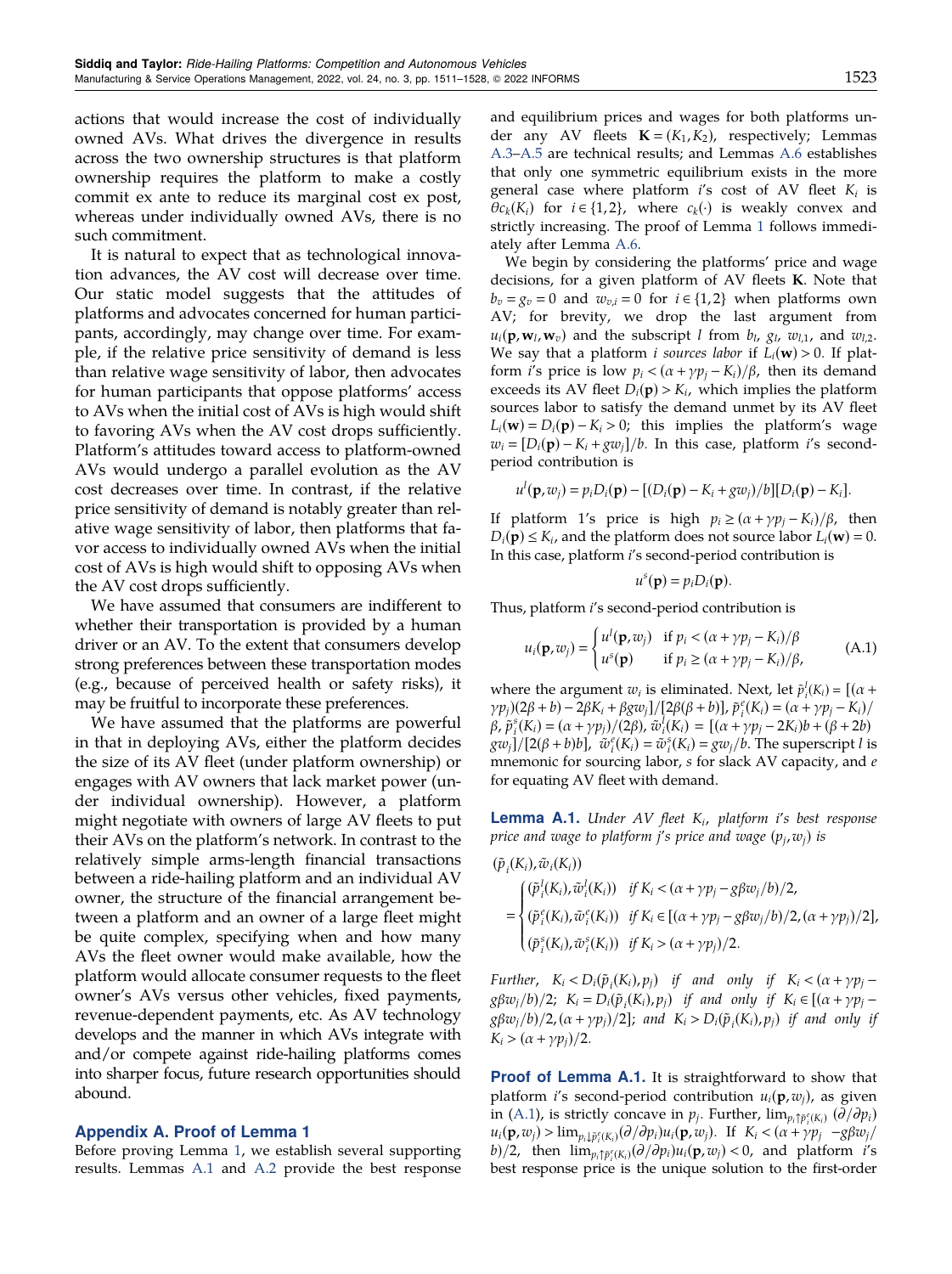<span id="page-14-0"></span>condition  $(\partial/\partial p_i)u^l(\mathbf{p},w_j) = 0$ , namely  $p_i = \tilde{p}_i^l(K_i)$ ; further,  $K_i < D_i(\tilde{p}_i^l(K_i), p_j)$ . If  $K_i \in [(\alpha + \gamma p_j - g \beta w_j/b)/2, (\alpha + \gamma p_j)/2]$ , then  $\lim_{p_i \downarrow \tilde{p}_i^e(K_i)} (\partial/\partial p_i) u_i(\mathbf{p}, w_j) < 0 < \lim_{p_i \uparrow \tilde{p}_i^e(K_i)} (\partial/\partial p_i) u_i(\mathbf{p}, w_j)$ and platform *i*'s best response price  $p_i = \tilde{p}_i^e(K_i)$ ; further,  $K_i = D_i(\tilde{p}_i^e(K_i), p_j)$ . If  $K_i > (\alpha + \gamma p_j)/2$ , then  $\lim_{p_i \downarrow \tilde{p}_i^e(K_i)}(\partial /$  $\partial p_i|u_i(\mathbf{p},w_i) > 0$ , and platform i's best response price is the unique solution to the first-order condition  $(\partial/\partial p_i)u^s$  $(\mathbf{p}, \overline{w}_j) = 0$ , namely  $p_i = \tilde{p}_i^s(K_i)$ ; further,  $K_i > D_i(\tilde{p}_i^s(K_i), p_j)$ . If  $K_i < (\alpha + \gamma p_i - g \beta w_i/b)/2$ , then platform i's best response price is sufficiently small that the platform sources labor  $L_i(\mathbf{w}) > 0$ ; thus, platform i's best response wage is  $w_i =$  $[D_i(\tilde{p}_i^l(K_i), p_j) - K_i + gw_j]/b = \tilde{w}_i^l(K_i).$  If  $K_i \geq (\alpha + \gamma p_j - g\beta w_j)$  $b/2$ , then platform i's best response price is sufficiently large that the platform does not source labor  $L_i(\mathbf{w}) = 0$ ; thus, platform *i*'s best response wage  $w_i = \frac{gw_j}{b} = \tilde{w}_i^s(K_i) =$  $\tilde{w}_i^e(K_i)$ .  $\Box$ 

Let  $(p_1^{uv}(K_1), w_1^{uv}(K_1), p_2^{uv}(K_2), w_2^{uv}(K_2))$  denote the unique solution to  $p_1^{uv}(K_1) = \tilde{p}_1^u(K_1)$ ,  $\tilde{w}_1^{uv}(K_1) = \tilde{w}_1^u(K_1)$ ,  $p_2^{uv}(K_2) = \tilde{p}_2^v$  $(K_2)$  and  $\tilde{w}_2^{uv}(K_2) = \tilde{w}_2^v(K_2)$ , where  $\{u, v\} \in \{e, l, s\}^2$ . Further, let

$$
\psi_L^l = \frac{(2\beta b + \gamma g)(\gamma b - \beta g)}{[\beta(\beta + \gamma)(2b + g) + b(2\beta + \gamma)(b + g)](b - g)}
$$
  
\n
$$
\psi_H^l = \frac{(4\beta^2 - \gamma^2)b(b^2 - g^2) + \beta(2\beta^2 - \gamma^2)(2b^2 - g^2) - \beta^2 \gamma bg}{\beta[\beta(\beta + \gamma)(2b + g) + b(2\beta + \gamma)(b + g)](b - g)}
$$
  
\n
$$
\psi_L^s = \frac{\beta \gamma (2b^2 - g^2)}{\beta(\beta + \gamma)(2b^2 - g^2) + (2\beta + \gamma)b(b^2 - g^2)}
$$
  
\n
$$
\psi_H^s = \frac{(4\beta^2 - \gamma^2)b(b^2 - g^2) + \beta(2\beta^2 - \gamma^2)(2b^2 - g^2)}{\beta[\beta(\beta + \gamma)(2b^2 - g^2) + b(2\beta + \gamma)(b^2 - g^2)]}.
$$

In Lemma A.2(i), we assume, without loss of generality, that  $K_1 \leq K_2$ . This restriction implies that  $(2 - \gamma/\beta)K_1 \leq \psi_L^s K_1 +$  $\psi_H^s K_2 \leq \psi_L^l K_1 + \psi_H^l K_2$ , where the inequalities are strict if and only if  $K_1 < K_2$ . For use in Lemmas A.2 and [A.4](#page-15-0) and the proof of Lemma [A.6,](#page-15-0) define <u> $K_i = (\alpha - \psi_H^l K_j)/\psi_L^l$  if  $g/b > \gamma/\beta$ </u> and  $\underline{K}_i = -\infty$  if  $g/b \le \gamma/\beta$ .

**Lemma A.2.** (i) Assume  $K_1 \leq K_2$ . Under AV fleets **K**, the equilibrium prices and wages are unique and given by  $(p^*(K), w^*(K))$ 

$$
= \begin{cases} (p_1^{ss}(K_1),p_2^{ss}(K_2),w_1^{ss}(K_1),w_2^{ss}(K_2)) & \textit{if $\alpha<(2-\gamma/\beta)K_1$,} \\ (p_1^{ss}(K_1),p_2^{ss}(K_2),w_1^{ss}(K_1),w_2^{ss}(K_2)) & \textit{if $\alpha=(2-\gamma/\beta)K_1$ and $K_1< K_2$,} \\ (p_1^{ss}(K_1),p_2^{es}(K_2),w_1^{es}(K_1),w_2^{es}(K_2)) & \textit{if $\alpha=(2-\gamma/\beta)K_1=\left(2-\gamma/\beta\right)K_2$,} \\ (p_1^{js}(K_1),p_2^{js}(K_2),w_1^{js}(K_1),w_2^{js}(K_2)) & \textit{if $\alpha\in((2-\gamma/\beta)K_1,\psi_L^sK_1+\psi_H^sK_2)$,} \\ (p_1^{js}(K_1),p_2^{js}(K_2),w_1^{js}(K_1),w_2^{js}(K_2)) & \textit{if $\alpha\in[\psi_L^sK_1+\psi_H^sK_2,\psi_L^jK_1+\psi_H^jK_2]$,} \\ (p_1^{ji}(K_1),p_2^{ji}(K_2),w_1^{ji}(K_1),w_2^{ji}(K_2)) & \textit{if $\alpha>\psi_L^jK_1+\psi_H^jK_2$.} \end{cases}
$$

(ii) If  $K_2 < \alpha/(2 - \gamma/\beta)$ , then

## $(p^*(K), w^*(K))$

 $(p_1^{sl}(K_1), p_2^{sl}(K_2), w_1^{sl}(K_1), w_2^{sl}(K_2))$  if  $K_1 > (\alpha - \psi_L^s K_2) / \psi_H^s$ 

 $\equiv$  $(p_1^{el}(K_1), p_2^{el}(K_2), w_1^{el}(K_1), w_2^{el}(K_2))$  if  $(\alpha - \psi_L^l K_2) / \psi_H^l \le K_1 \le (\alpha - \psi_L^s K_2) / \psi_H^s$  $(p_1^{\parallel}(K_1), p_2^{\parallel}(K_2), w_1^{\parallel}(K_1), w_2^{\parallel}(K_2))$  if  $\underline{K}_1 < K_1 < (\alpha - \psi_L^{\parallel} K_2) / \psi_H^{\parallel}$  $(p_1^{le}(K_1), p_2^{le}(K_2), w_1^{le}(K_1), w_2^{le}(K_2))$  if  $K_1 \leq \underline{K}_1$ . ⎧⎪⎪⎪⎪⎪⎪⎪⎪⎪⎪⎪⎪⎪⎪⎪⎪⎨ ⎪⎪⎪⎪⎪⎪⎪⎪⎪⎪⎪⎪⎪⎪⎪⎪⎩

If  $K_2 = \alpha/(2 - \gamma/\beta)$ , then

$$
\left(p^*(K),w^*(K)\right)
$$

 $=$  $(p_1^{se}(K_1), p_2^{se}(K_2), w_1^{se}(K_1), w_2^{se}(K_2))$  if  $K_1 > \alpha/(2 - \gamma/\beta)$ ,  $(p_1^{ee}(K_1), p_2^{ee}(K_2), w_1^{ee}(K_1), w_2^{ee}(K_2))$  if  $K_1 = \alpha/(2 - \gamma/\beta)$ ,  $(p_1^{lv}(K_1), p_2^{lv}(K_2), w_1^{lv}(K_1), w_2^{lv}(K_2))$  if  $K_1 < \alpha/(2-\gamma/\beta)$ , ⎧⎪⎪⎪⎪⎪⎨  $\overline{\mathcal{N}}$ where  $v = e$  if  $g/b \ge \gamma/\beta$  and  $v = l$  if  $g/b < \gamma/\beta$ .

Proof of Lemma A.2. (i) Lemma [A.1](#page-13-0) implies that under AV fleets **K**, prices and wages  $(p, w) = (p^{ss}(K), w^{ss}(K))$  are an equilibrium if and only if  $K_i > D_i(p^{ss}(K))$  for  $i \in \{1,2\}$ ;  $(p, w) = (p^{es}(K), w^{es}(K))$  is an equilibrium if and only if  $K_1 = D_1(\mathbf{p}^{es}(\mathbf{K}))$  and  $K_2 > D_2(\mathbf{p}^{es}(\mathbf{K}))$ ;  $(\mathbf{p}, \mathbf{w}) = (\mathbf{p}^{ee}(\mathbf{K}))$ ,  $\mathbf{w}^{ee}(\mathbf{K})$ ) is an equilibrium if and only if  $K_i = D_i(\mathbf{p}^{ee}(\mathbf{K}))$  for  $i \in \{1,2\}$ ; (p,w) = (p<sup>ls</sup>(K),w<sup>ls</sup>(K)) is an equilibrium if and only if  $K_1 < D_1(p^{ls}(\mathbf{K}))$  and  $K_2 > D_2(p^{ls}(\mathbf{K}))$ ; (p, w) = (p<sup>le</sup>(K),  $\mathbf{w}^{le}(\mathbf{K})$ ) is an equilibrium if and only if  $K_1 < D_1(\mathbf{p}^{le}(\mathbf{K}))$  and  $K_2 = D_2(\mathbf{p}^{le}(\mathbf{K}))$ ; and  $(\mathbf{p}, \mathbf{w}) = (\mathbf{p}^{ll}(\mathbf{K}), \mathbf{w}^{ll}(\mathbf{K}))$  is an equilibrium if and only if  $K_i < D_i(p^{ll}(\mathbf{K}))$  for  $i \in \{1,2\}$ . Further, it is straightforward to verify  $K_i > D_i(p^{ss}(\mathbf{K}))$ ,  $i \in \{1,2\}$  if and only if  $\alpha < (2 - \gamma/\beta)K_1$ ;  $K_1 = D_1(\mathbf{p}^{\text{es}}(\mathbf{K}))$  and  $K_2 > D_2(\mathbf{p}^{\text{es}}(\mathbf{K}))$ if and only if  $\alpha = (2 - \gamma/\beta)K_1$  and  $K_1 < K_2$ ;  $K_i = D_i(\mathbf{p}^{ee}(\mathbf{K}))$ for  $i \in \{1,2\}$  if and only if  $\alpha = (2 - \gamma/\beta)K_1 = (2 - \gamma/\beta)K_2$ ;  $K_1 < D_1(\mathbf{p}^{ls}(\mathbf{K}))$  and  $K_2 > D_2(\mathbf{p}^{ls}(\mathbf{K}))$  if and only if  $\alpha \in (2, 1]$  $-\gamma/\beta$ )K<sub>1</sub>,  $\psi_L^s$ K<sub>1</sub> +  $\psi_H^s$ K<sub>2</sub>); K<sub>1</sub> < D<sub>1</sub>( $\mathbf{p}^{le}$ (**K**)) and K<sub>2</sub> = D<sub>2</sub>( $\mathbf{p}^{le}$ (**K**)) if and only if  $\alpha \in [\psi_L^s K_1 + \psi_H^s K_2, \psi_L^l K_1 + \psi_H^l K_2]$ ; and  $K_i <$  $D_i(\mathbf{p}^{\textit{II}}(\mathbf{K}))$ ,  $i \in \{1,2\}$  if and only if  $\alpha > \psi_L^{\textit{I}} K_1 + \psi_H^{\textit{I}} K_2$ . (ii) By interchanging indices in part (i), it is straightforward to write  $(\mathbf{p}^*(\mathbf{K}), \mathbf{w}^*(\mathbf{K}))$  in closed form for the case where  $K_1 \geq$  $K_2$ ; we refer to this, along with part (i), as the *extended* part (i). If  $K_2 = \alpha/(2 - \gamma/\beta)$ , then  $\alpha = (\psi_L^u + \psi_H^u)K_2$  for  $u \in$  ${l,s}$ ; the result follows from the extended part (i). For the remainder of the proof, suppose  $K_2 < \alpha/(2 - \gamma/\beta)$ . This implies  $K_2 < (\alpha - \psi_u^s K_2) / \psi_u^s$  for  $u \in \{L, H\}$ . If  $g/b > \gamma/\beta$ , then  $\psi_L^l$  < 0 and  $(\alpha - \psi_H^l K_2)/\psi_L^l$  <  $K_2 < (\alpha - \psi_L^l K_2)/\psi_H^l$ ; the result follows from the extended part (i). If  $g/b \le \gamma/\beta$ , then  $\psi_L^l \ge 0$ . Therefore, if  $K_1 \leq K_2$ , then  $\psi_L^l K_1 + \psi_H^l K_2 \leq (\psi_L^l + \psi_H^l) K_2 < \alpha$ , where the last inequality holds because  $K_2 < \alpha/(2 - \gamma/\beta)$ . The result follows from the extended part (i).  $\square$ 

**Lemma A.3.** If  $D_i(\mathbf{p}^*(\mathbf{K})) \geq K_i$  and  $r_i(\mathbf{K})$  is differentiable in  $K_i$  at **K**, then  $(\frac{\partial^2}{\partial K_i^2})r_i(\mathbf{K}) < (\frac{\partial^2}{\partial K_i \partial K_j})r_i(\mathbf{K}) \leq 0$ . If  $D_i(\mathbf{p}^*(\mathbf{K})) < K_i$ , then  $\left(\frac{\partial^2}{\partial K_i^2}\right)r_i(\mathbf{K}) = \left(\frac{\partial^2}{\partial K_i\partial K_j}\right)r_i(\mathbf{K}) = 0$ .

**Proof of Lemma A.3.** Let  $i = 1$  without loss of generality. We prove the statements in order. First, if  $D_i(\mathbf{p}^*(\mathbf{K})) \geq K_i$ , then the price and wage equilibrium must be one of six types: es, ee, el, ls, le, or ll. Using the expressions for the equilibrium prices and wages  $(p^*(K), w^*(K))$  in Lemma A.2,  $r_i(K)$  can be written in closed form for each of these equilibrium types. For equilibrium types es, ee, el, ls, and le, it can be verified algebraically that  $\left(\frac{\partial^2}{\partial K_i^2}\right) r_i(\mathbf{K}) <$  $\left(\frac{\partial^2}{\partial K_i \partial K_j}\right) r_i(\mathbf{K})$  and  $\left(\frac{\partial^2}{\partial K_i \partial K_j}\right) r_i(\mathbf{K}) \leq 0$ . For the *ll*-type equilibrium, it is straightforward to verify algebraically that  $(\partial^2/\partial K_i^2)r_i(\mathbf{K}) < (\partial^2/\partial K_i\partial K_j)r_i(\mathbf{K})$ ,  $\lim_{\gamma\to 0}(\partial^2/\partial K_i\partial K_j)$  $r_i(\mathbf{K}) < 0$ , and  $(\partial^3/\partial K_i \partial K_j \partial \gamma) r_i(\mathbf{K}) < 0$  for all  $\gamma \in [0,\beta)$ ; the latter two imply that  $(\partial^2/\partial K_i \partial K_j) r_i(\mathbf{K}) \leq 0$ . Second, if  $D_i(\mathbf{p}^*(\mathbf{K})) < K_i$ , then the price and wage equilibrium must be one of three types: ss, se, or sl. For each of these equilibrium types,  $(\partial/\partial K_i)r_i(\mathbf{K})=0$ , which implies  $(\partial^2/\partial K_i^2)$  $r_i(\mathbf{K}) = (\partial^2/\partial K_i \partial K_j)r_i(\mathbf{K}) = 0.$ 

Let  $\bar{\bar{K}}_i = (\alpha - \psi_L^s K_j) / \psi_H^s$  if  $K_j < \alpha / (2 - \gamma / \beta)$  and  $\bar{\bar{K}}_i =$  $\alpha/(2 - \gamma/\beta)$  if  $K_j = \alpha/(2 - \gamma/\beta)$ . Note  $\bar{\bar{K}}_i \in (0, \infty)$ . In Lemmas [A.4](#page-15-0)–[A.6](#page-15-0), we consider a more general formulation where platform i's cost of AV fleet  $K_i$  is  $\theta c_k(K_i)$  for  $i \in \{1,2\}$ ; in Section [2,](#page-3-0)  $c_k(K_i) = K_i$ .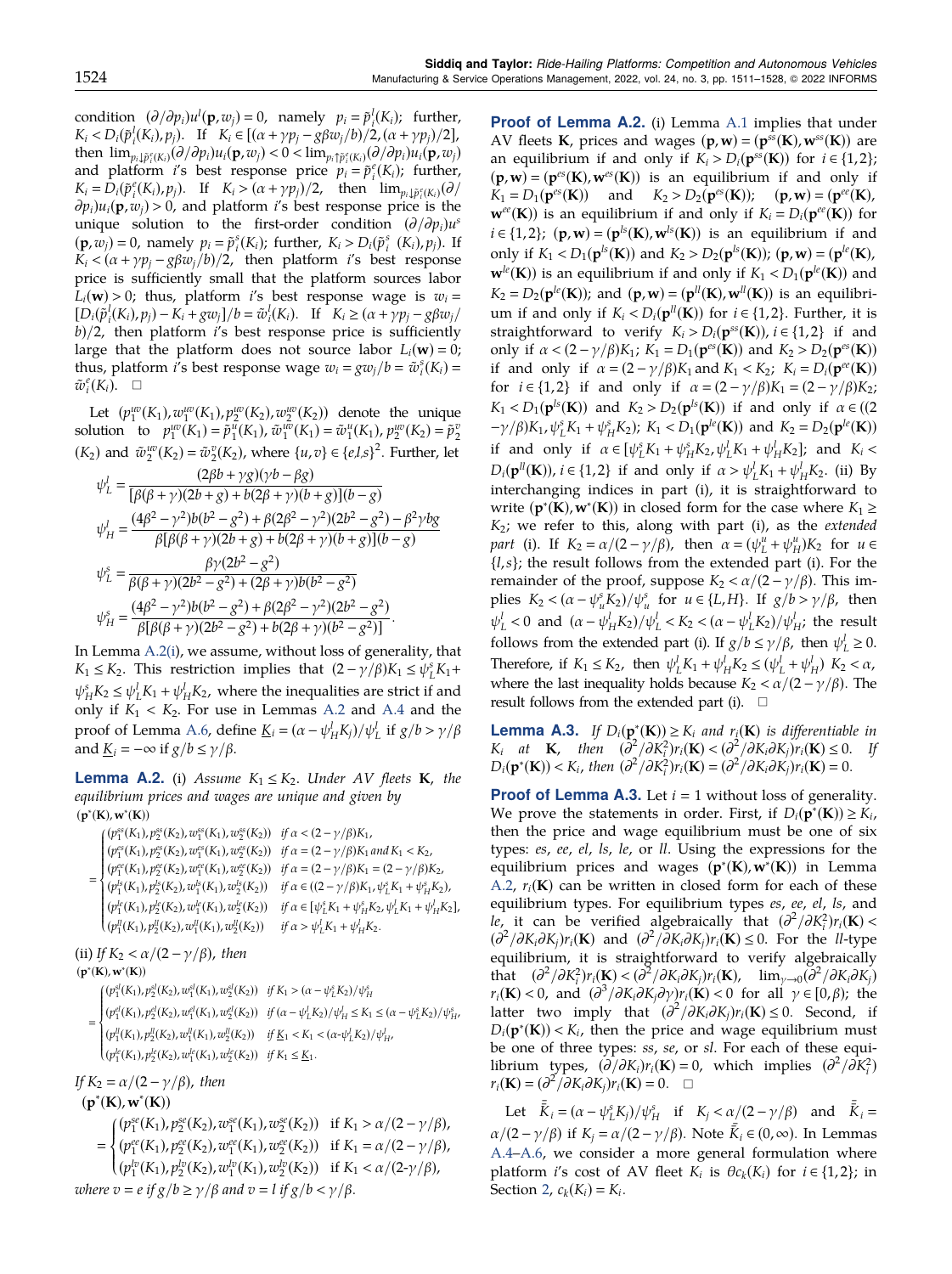<span id="page-15-0"></span>**Lemma A.4.** Suppose the AV cost function  $c_k(K)$  is weakly convex and strictly increasing, and  $K_i \in [0, \alpha/(2 - \gamma/\beta)]$ . Then, there exists  $\tilde{g} > 0$  such that the following statements hold for  $g \in [0,\tilde{g})$ . Platform i's profit  $\Pi_i(K)$  is continuous and strictly quasiconcave in  $K_i$  on  $K_i \in [0, \infty)$ ; platform i's best response AV fleet to platform j's AV fleet,  $\tilde{K}_i(K_i)$ , is unique;  $\tilde{K}_i(K_i) \in$ [0,  $\overline{K}_i$ ]; and  $\overline{K}_i(K_j) \neq \underline{K}_i$ . Further, if  $\gamma = 0$ , then  $\tilde{g} = b$ .

**Proof of Lemma A.4.** Because  $c_k(K_i)$  is weakly convex and strictly increasing, to establish that  $\Pi_i(K)$  is continuous and strictly quasiconcave in  $K_i$ , it is sufficient to show that  $r_i(\mathbf{K})$  is strictly quasiconcave in  $K_i$  on  $K_i \in$  $(0, \bar{\bar{K}}_i)$ , invariant to  $K_i$  on  $K_i \in [\bar{\bar{K}}_i, \infty)$  and continuous in  $K_i$  on  $K_i \in [0, \infty)$ . It is straightforward to verify the latter two properties algebraically using the expressions for (p∗ ,w<sup>∗</sup> ) given in Lemma [A.2\(](#page-14-0)i). It remains to show that there exists  $\tilde{g} > 0$  such that  $r_i(\mathbf{K})$  is strictly quasiconcave in  $K_i$  on  $K_i \in [0, \overline{\overline{k}}_i)$ . Let  $i = 1$  without loss of generality. First, suppose  $K_j = \alpha/(2 - \gamma/\beta)$ . Using the expressions for (p∗ ,w<sup>∗</sup> ) given in Lemma [A.2](#page-14-0)(ii), it is straightforward to show that  $r_i(\mathbf{K})$  is differentiable in  $K_i$  for  $K_i \in [0, \bar{\bar{K}}_i)$ . Hence,  $\left(\frac{\partial^2}{\partial K_i^2}\right) r_i(\mathbf{K}) < 0$  for  $K_i \in [0, \bar{\bar{K}}_i)$  (by Lemma [A.3](#page-14-0)). Second, suppose  $K_i < \alpha/(2 - \gamma/\beta)$ . By parallel argument,  $(\partial^2/\partial K_i^2)r_i(\mathbf{K}) < 0$  for  $K_i \in [0, \max\{0, \underline{K}_i\}) \cup (\max\{0, \underline{K}_i\}, (\alpha \psi_L^l K_j / \psi_H^l$ ) $\cup (\alpha - \psi_L^l K_j) / \psi_H^H$ ,  $\bar{k}_i$ ). Using the expressions for (p∗ ,w<sup>∗</sup> ) given in Lemma [A.2](#page-14-0)(ii), it is straightforward to show the following:  $\lim_{g\to 0} \lim_{K_i \uparrow (\alpha - \psi_L^i K_j)/\psi_H^i} (\partial/\partial K_i) r_i(\mathbf{K}) >$  $\lim_{g\to 0}$ lim $\lim_{K_i\downarrow(\alpha-\psi_L^lK_j)/\psi_H^l}$   $(\partial/\partial K_i)r_i(\mathbf{K});$  if  $g/b>\gamma/\beta$ , then  $\lim_{g\to 0}$ lim<sub>Ki</sub><sub>1</sub>K<sub>i</sub> $(\partial/\partial K_i)r_i(\mathbf{K})$  < 0 and  $\lim_{g\to 0}$ lim<sub>Ki</sub><sub>ki</sub> $(\partial/\partial K_i)$  $r_i(K)$  < 0. The former implies that there exists  $\tilde{g}^x > 0$  such that  $r_i(K)$  is strictly quasiconcave in  $K_i$  for  $K_i \in$  $(\max(0, \underline{K}_i), \overline{\overline{K}}_i)$  for  $g \in [0, \tilde{g}^x)$ . The latter implies that if  $g/b > \gamma/\beta$ , then there exists  $\tilde{g}^y > 0$  such that  $\lim_{K_i \uparrow \underline{K}_i} (\partial / \partial K_i) r_i(\mathbf{K}) < 0$  and  $\lim_{K_i \downarrow \underline{K}_i} (\partial / \partial K_i) r_i(\mathbf{K}) < 0$  for  $g \in$ [0, $\tilde{g}^y$ ). This implies that  $r_i(K)$  is strictly quasiconcave in K<sub>i</sub> for  $K_i \in (0, \alpha - \psi_L^l K_j) / \psi_H^l$  and  $\tilde{K}_i(K_j) \neq \underline{K}_i$  for  $g \in [0, \tilde{g}^y)$ . Thus,  $r_i(\mathbf{K})$  is strictly quasiconcave in  $K_i$  on  $K_i \in (0, \bar{K}_i)$  for  $g \in [0, \tilde{g})$ , where  $\tilde{g} = \min \{ \tilde{g}^x, \tilde{g}^y \}$ . In the special case where  $\gamma$  = 0, it is straightforward to show by parallel argument to that shown here that  $\tilde{g}^x = \tilde{g}^y = \tilde{g} = b$ . Uniqueness of the best response  $\tilde{K}_i(K_i)$  follows from strict quasiconcavity of  $\Pi_i(\mathbf{K})$  in  $K_i$  on  $K_i \in [0,\infty)$ . Because  $r_i(\mathbf{K})$  is invariant to  $K_i$ on  $K_i \in [\bar{\bar{K}}_i, \infty)$ ,  $\Pi_i(\mathbf{K})$  is strictly decreasing in  $K_i$  on  $K_i \in$  $\overline{[\bar{\tilde{K}}_i,\infty)}$ . This implies  $\tilde{K}_i(K_j) \in [0,\bar{\tilde{K}}_i]$ . □

**Lemma A.5.** Suppose the AV cost function  $c_k(K)$  is strictly increasing. If  $K_1^* = K_2^* = K^*$  is a symmetric equilibrium, then  $K^* < \alpha/(2 - \gamma/\beta)$  and  $(\mathbf{p}^*, \mathbf{w}^*) = (\mathbf{p}^{\text{ll}}(K^*, K^*), \mathbf{w}^{\text{ll}}(K^*, K^*)).$ 

**Proof of Lemma A.5.** Let  $K_i^{\circ}(K_j) = \max\{K : \tilde{K}_i(K_j) = K\}$ , where  $\tilde{K}_i(K_i)$  denotes platform i's best response AV fleet to platform *j's* AV fleet; in words,  $K_i(k_j)$  denotes platform i's largest best response. To establish that a symmetric equilibrium cannot have  $K^* \ge \frac{\alpha}{2} - \frac{\gamma}{\beta}$ , it is sufficient to show that  $K_i^{\circ}(K_j) < K_j$  when  $K_j \ge \alpha/(2 - \gamma/\beta)$ . Suppose  $K_j \ge$  $\alpha/(2 - \gamma/\beta)$ . Using the expressions for  $(\mathbf{p}^*, \mathbf{w}^*)$  given in

Lemma [A.2](#page-14-0)(i), it is straightforward to verify that  $r_i(K)$  is invariant to  $K_i$  on  $K_i \in [\alpha/(2 - \gamma/\beta), \infty)$ . Therefore, because  $c_k(K_i)$  is strictly increasing,  $\Pi_i(K)$  is strictly decreasing in K<sub>i</sub> on  $K_i \in [\alpha/(2 - \gamma/\beta), \infty)$ . Therefore,  $K_i^{\circ}(K_j) \le \alpha/(2 - \gamma/\beta)$ . Hence, if  $K_j > \alpha/(2 - \gamma/\beta)$ ,  $K_i^{\circ}(K_j) < K_j$ . Suppose instead that  $K_j = \alpha/(2 - \gamma/\beta)$ . Using the expressions for  $(\mathbf{p}^*, \mathbf{w}^*)$ given in Lemma [A.2\(](#page-14-0)ii), it is straightforward to verify that  $\lim_{K_i \uparrow \alpha/(2-\gamma/\beta)} (\partial/\partial K_i) r_i(\mathbf{K}) \leq 0$ . Because  $\theta > 0$  and  $c_k(K_i)$  is strictly increasing,  $\lim_{K_i \uparrow \alpha/(2-\gamma/\beta)} (\partial/\partial K_i) \Pi_i(\mathbf{K}) < 0$ . Consequently, it cannot be that  $\tilde{K}_i(K_i) = \alpha/(2 - \gamma/\beta)$  is a best response for platform *i*. Hence,  $K_i^{\circ}(K_j) < K_j$  when  $K_j \geq$  $\alpha/(2 - \gamma/\beta)$ . Because  $\psi_L^l + \psi_H^l = 2 - \gamma/\beta$ ,  $K_i^* < \alpha/(2 - \gamma/\beta)$  for  $i \in \{1,2\}$  implies  $\alpha > \psi_L^l K_1^* + \psi_H^l K_2^*$ , which by Lemma [A.2](#page-14-0)(i), implies  $(\mathbf{p}^*, \mathbf{w}^*) = (\mathbf{p}^{\text{II}}(K^*, K^*), \mathbf{w}^{\text{II}}(K^*, K^*)).$  □

**Lemma A.6.** Suppose the AV cost function  $c_k(K)$  is weakly convex and strictly increasing. There exists  $\tilde{g} > 0$  such that if  $g < \tilde{g}$ , then only one symmetric equilibrium,  $K_1^* = K_2^* = K^*$ , exists.

**Proof of Lemma A.6.** We refer to  $K_i \in [0, \alpha/(2 - \gamma/\beta)]$  for  $i \in \{1,2\}$  as the truncated strategy space and  $K_i \in [0,\infty)$  for  $i \in \{1,2\}$  as the full strategy space. The proof proceeds in three steps. First, we show that there exists only one equilibrium on the truncated strategy space and that it is symmetric. We denote this equilibrium by  $K_1^t = K_2^t = K^t$ . Second, we show that  $K<sup>t</sup>$  is also an equilibrium on the full strategy space. Third, we show that  $K<sup>t</sup>$  is the only symmetric equilibrium on the full strategy space.

Step 1. Because the game is symmetric, the truncated strategy space  $K_i \in [0, \alpha/(2 - \gamma/\beta)]$  is compact and convex for  $i \in \{1,2\}$ , and the profit functions  $\Pi_i(\mathbf{K})$  are continuous and quasiconcave in  $K_i$  on  $K_i \in [0, \alpha/(2 - \gamma/\beta)]$  for  $i \in \{1, 2\}$  (from Lemma A.4), there exists at least one symmetric equilibrium,  $K<sup>t</sup>$ , on the truncated strategy space (Cachon and Netessine [2004](#page-18-0)). Next, we show that  $K^t$  is the only equilibrium on the truncated strategy space. By Lemma A.4,  $\tilde{K}_i(K_i)$  is unique for  $K_i \in [0, \alpha/(2 - \gamma/\beta)]$ . It follows from Berge's maximum theorem that the best response  $K_i(K_i)$  is continuous in  $K_i$  on  $K_j \in$ [0, $\alpha/(2 - \gamma/\beta)$ ] for  $i \in \{1, 2\}$ . Because an equilibrium exists on the truncated strategy space, to prove uniqueness, it suffices to show that the magnitudes of the slopes of the best response functions are strictly less than one everywhere on the truncated strategy space (Cachon and Netessine [2004\)](#page-18-0). Because the platforms are symmetric and because  $\tilde{K}_i(K_i)$  is continuous in K<sub>j</sub> on K<sub>j</sub> ∈ [0,  $\alpha/(2 - \gamma/\beta)$ ], it is sufficient to show that |  $(\frac{d}{dK_i})\tilde{K}_i(K_i)$  |< 1 for  $K_i \in (0, \alpha/(2 - \gamma/\beta))$ . First, consider the case where  $(\partial^2/\partial K_i \partial K_j)\Pi_i(\mathbf{K})$  exists at  $\mathbf{K} = (\tilde{K}_i(K_j), K_j)$ . Note that if  $(\partial/\partial K_i)\Pi_i(\mathbf{K})|_{K_i=\alpha/(2-\gamma/\beta)}>0$ , then by quasiconcavity of  $\Pi_i(\mathbf{K})$  in  $K_i$ , the best response on the truncated strategy space is  $\tilde{K}_i(K_i) = \alpha/(2 - \gamma/\beta)$ . In this case,  $(d/dK_i)\tilde{K}_i(K_i) = 0$ , and thus,  $|(d/dK_i)\tilde{K}_i(K_i)| < 1$  holds immediately. If  $(\partial/\partial K_i)$  $\Pi_i(\mathbf{K})|_{K_i=\alpha/(2-\gamma/\beta)} \leq 0$ , then the best response  $\tilde{K}_i(K_i)$  on  $K_i \in$  $[0,\alpha/(2 - \gamma/\beta)]$  is given by the solution to  $(\partial/\partial K_i)\Pi_i(\mathbf{K}) = 0$ . Because  $\tilde{K}_i(K_i)$  is continuous and  $\tilde{K}_i(K_i)$  is the solution to  $(\partial/\partial K_i)\Pi_i(\mathbf{K}) = 0$ , we may apply the implicit function theorem to obtain  $|(d/dK_j)\tilde{K}_i(K_j)|=|[(\partial^2/\partial K_i\partial K_j)r_i(\mathbf{K})]/[(\partial^2/\partial K_i^2)]$  $r_i(\mathbf{K}) - \theta(\partial^2/\partial K_i^2)c_k(k_i)$ <br> $\left| \sum_{K_i = K_i(K_i)} k(K_i) \right|$ . Next, because  $\theta > 0$ , note that  $D_i(\mathbf{p}^*(\tilde{K}_i(K_j), K_j)) < \tilde{K}_i(\tilde{K}_j)$  cannot hold at a best response  $\tilde{K}_i(K_j)$ . It follows that  $D_i(\mathbf{p}^*(\tilde{K}_i(K_j), K_j)) \ge \tilde{K}_i(K_j)$ . Therefore,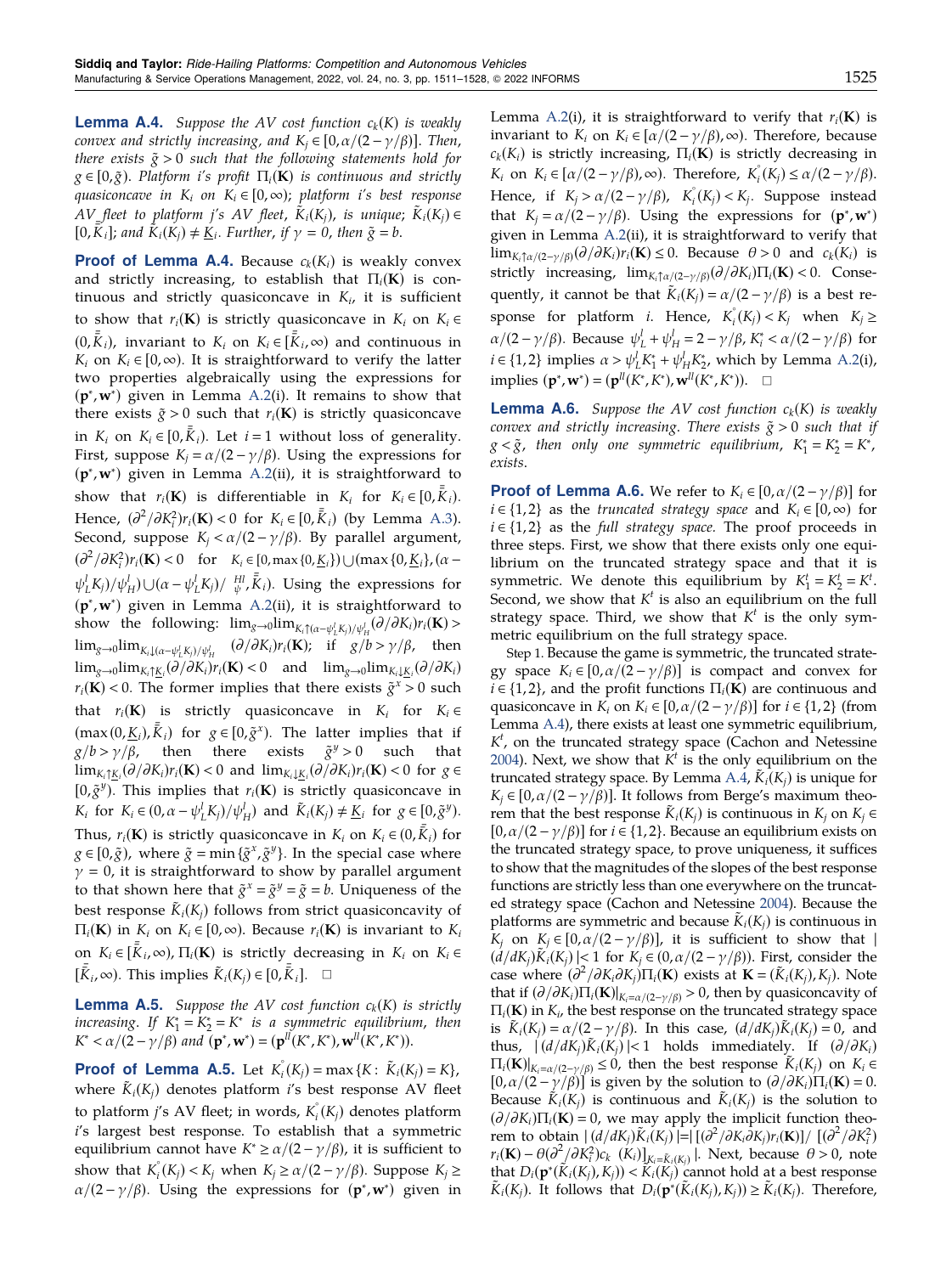<span id="page-16-0"></span> $|(d/dK_j)\tilde{K}_i(K_j)| \leq |[(\partial^2/\partial K_i\partial K_j)r_i(\mathbf{K})]/[(\partial^2/\partial K_i^2)r_i(\mathbf{K})]_{K_i=\tilde{K}_i(K_j)}|$ < 1, where the first inequality follows because  $c_k(\cdot)$  is weakly convex, and the second inequality follows from Lemma [A.3](#page-14-0) because the existence of  $\left(\frac{\partial^2}{\partial K_i \partial K_j}\right) \Pi_i(\mathbf{K})$  at  $\mathbf{K} = (\tilde{K}_i(K_j), K_j)$ implies  $r_i(\mathbf{K})$  is differentiable in  $K_i$  at  $\mathbf{K} = (\tilde{K}_i(K_i), K_i)$  and because  $D_i(\mathbf{p}^*(\tilde{K}_i(K_j), K_j)) \geq \tilde{K}_i(K_j)$ . Therefore, if  $(\partial^2/\partial K_i \partial K_j)$  $\Pi_i(\mathbf{K})$  exists at  $\mathbf{K} = (K_i(K_j), K_j)$ ,  $| (d/dK_j)K_i(K_j) | < 1$ . Second, consider the case where  $\left(\frac{\partial^2}{\partial K_i \partial K_j}\right) \prod_i (\mathbf{K})$  does not exist at  $\mathbf{K} = (\tilde{K}_i(K_i), K_i)$ . By Lemma [A.2](#page-14-0)(ii), this can only occur if  $\tilde{K}_i(K_j) = (\alpha - \psi_L^u K_j)/\psi_H^u$  for  $u \in \{s, l\}$  or if  $\tilde{K}_i(K_j) = \underline{K}_i$ . By Lem-ma [A.4,](#page-15-0)  $\tilde{K}_i(\tilde{K}_j) \neq \underline{\tilde{K}}_i$ . If  $\tilde{K}_i(K_j) = (\alpha - \psi_L^u \tilde{K}_j)/\psi_H^u$ , then |  $(d/dK_j)\tilde{K}_i(K_j)$   $\mid = \psi_L^u / \psi_H^u < 1$  for  $u \in \{s, l\}$ , where the inequality follows by straightforward algebra. It follows that  $K_1^t = K_2^t =$  $K<sup>t</sup>$  is the unique equilibrium on the truncated strategy space.

Step 2. By definition,  $K^t = \arg \max_{K_i \in [0, \alpha/(2-\gamma/\beta))} \prod_i (\mathbf{K})|_{K_i = K^t}$ for  $i \in \{1, 2\}$ . By Lemma [A.4,](#page-15-0)  $\Pi_i(\mathbf{K})$  is quasiconcave in  $K_i$  on  $K_i \in [0,\infty)$  for  $K_j \in [0, \alpha/(2 - \gamma/\beta)]$  and  $i \in \{1,2\}$ . Because  $K^t \in [0, \alpha/(2 - \gamma/\beta)]$ , it follows that  $K^t = \arg \max_{K_i \in [0,\infty)}$  $\Pi_i(\mathbf{K})|_{K_i=K^t}$  for  $i \in \{1,2\}$ , which implies  $\tilde{K}_i(K^t) = K^t$  for  $i \in \{1,2\}$ . Therefore,  $K_1^t = K_2^t = K^t$  is also an equilibrium on the full strategy space.

Step 3. Suppose that in addition to  $K<sup>t</sup>$ , there exists a second symmetric equilibrium on the full strategy space,  $K_1^a = K_2^a$ =  $K^a$ . By Lemma [A.5,](#page-15-0) it must be that  $K^a \in [0, \alpha/(2 - \gamma/\beta))$ . However, this contradicts the result in the first step of this proof that  $K<sup>t</sup>$  is the unique equilibrium on the truncated strategy space  $K_i \in [0, \alpha/(2 - \gamma/\beta)]$  for  $i \in \{1, 2\}$ . We conclude that  $K^* = K^t$  is the only symmetric equilibrium on the full strategy space.  $\square$ 

Proof of Lemma 1. Lemma [A.2](#page-14-0) establishes uniqueness of the equilibrium price and wage for any  $\mathbf{K} = (K_1, K_2)$ . By Lemma [A.6,](#page-15-0) for any weakly convex and strictly increasing  $c_k(K)$ , there exists  $\tilde{g} > 0$  such that if  $g < \tilde{g}$ , then exactly one symmetric equilibrium exists. The result follows because the AV cost function  $c_k(K) = K$ .  $\Box$ 

#### Appendix B. Proofs for Platform-Owned AVs

Lemma B.1 deals with the general formulation where platform *i*'s cost of AV fleet  $K_i$  is  $\theta c_k(K_i)$  for  $i \in \{1,2\}$ ; in Section [2](#page-3-0),  $c_k(K_i) = K_i$ . We generalize the definition  $\theta_m =$  $\lim_{K_1\downarrow 0}$  $\lim_{K_2\downarrow 0}$ [ $(\partial/\partial K_1)r_1(K)/(\partial/\partial K_1)c_k(K_1)$ ] to reflect the generalized AV cost function  $c_k(\cdot)$ ; note that  $K^* > 0$  if and only if  $\theta < \theta_m$ . The proofs of Lemma B.2 and Prop-ositions [1](#page-5-0) and [3](#page-7-0) are stated in terms of  $c_k(K)$ , where  $c_k(K) = K.$ 

**Lemma B.1.** Suppose the AV cost function  $c_k(K)$  is weakly convex and strictly increasing. If  $K^* > 0$ , then  $(d/d\theta)K^* < 0$ . Further, if AV cost function is linear,  $c_k(K) = K$ , then  $(d^2/d\theta^2) K^* = 0$ .

**Proof of Lemma B.1.** First, suppose  $c_k(K)$  is weakly convex and strictly increasing; we will show that  $(d/d\theta)K^*$  < 0. Let  $\mathcal{A}(K_i, K_j) = (\partial^2/\partial K_j \partial \theta) \Pi_j(\partial^2/\partial K_i \partial K_j) \Pi_i - (\partial^2/\partial K_i \partial \theta)$  $\Pi_i(\partial^2/\partial K_j^2)\Pi_j$  and  $\mathcal{B}(K_i, K_j) = (\partial^2/\partial K_i^2)\Pi_i(\partial^2/\partial K_j^2)\Pi_j$  –( $\partial^2/\partial K_j^2$ )  $\partial K_i \partial K_j$ ) $\Pi_j(\partial^2/\partial K_j \partial K_i)$  $\Pi_i$ . It follows immediately from the analysis in Dixit [\(1986](#page-18-0)) that  $(d/d\theta)K_i^* = \mathcal{A}(K_i^*,K_j^*)/\mathcal{B}(K_i^*,K_j^*).$ It suffices to show that  $\mathcal{B}(K_i^*, K_j^*) > 0$  and  $\mathcal{A}(K_i^*, K_j^*) < 0$ . It follows from Lemma [A.3](#page-14-0) that  $\mathcal{B}(K_i^*, K_j^*) > 0$ . Next, we show  $\mathcal{A}(K_i^*, K_j^*) < 0$ . By symmetry,  $(\partial^2/\partial K_i \partial \theta) \Pi_i = (\partial^2/\partial K_j \partial \theta) \Pi_j$ 

 $(\partial^2/\partial K_i^2)\Pi_i = (\partial^2/\partial K_j^2)\Pi_j$ , and  $(\partial^2/\partial K_i\partial K_j)\Pi_i = (\partial^2/\partial K_i\partial K_j)$ Πj. Then, through straightforward substitution and factoring,  $A(K_i^*, K_j^*) = (\partial/\partial K_j \partial \theta) [(\partial^2/\partial K_i \partial K_j) \Pi_i - (\partial^2/\partial K_j^2) \Pi_j]$  and  $\mathcal{B}(K_i^*, K_j^*) = [(\partial^2/\partial K_j^2)\Pi_j + (\partial^2/\partial K_i\partial K_j)\Pi_i] \cdot [(\partial^2/\partial K_j^2)\Pi_j - (\partial^2/\partial K_j^2)\Pi_j]$  $\partial K_i \partial K_j \Pi_i$ ]. Therefore,  $(d/d\theta)K^* = \mathcal{A}(K^*,K^*)/\mathcal{B}(K^*,K^*) =$  $-[ (\partial^2/\partial K_j \partial \theta) \ \Pi_j ] / [ (\partial^2/\partial K_j^2) \Pi_j + (\partial^2/\partial K_i \partial K_j) \Pi_i ].$  Note  $(\partial^2/\partial K_j \partial \theta)$  $\partial K_i \partial \theta$ ) $\Pi_i = -(\partial/\partial K_i)c_k(K_i)$  < 0 because  $c_k(K_i)$  is strictly increasing, and  $(\partial^2/\partial K_i^2)\Pi_j + (\partial^2/\partial K_i\partial K_j)$   $\Pi_i < 0$  by Lemma [A.3](#page-14-0). Therefore,  $(d/d\theta)K^* < 0$ . Second, suppose  $c_k(K) = K$ ; we will show  $(d^2/d\theta^2)K^* = 0$ . Note  $c_k(K) = K$  implies  $(\partial^2/\partial K^2)c_k(K) = 0$ . Therefore,  $\mathcal{A}(K_i^*, K_j^*)$  and  $\mathcal{B}(K_i^*, K_j^*)$  are both invariant to  $\theta$ . It follows that  $(d/d\theta)K^*$  is invariant to  $\theta$ , and thus,  $(d^2/d\theta^2)K^* = 0$ .  $\Box$ 

For use in Lemma B.2 and the proofs of Propositions [1](#page-17-0) and [3,](#page-17-0) let  $\pi(\theta) = \Pi_1(K^*(\theta), K^*(\theta))$  and  $sw(\theta) = SW(K^*(\theta)),$ K∗ (θ)) be equilibrium platform profit and social welfare, respectively, under AV cost  $\theta$ .

**Lemma B.2.** (i) Equilibrium profit  $\pi(\theta)$  is strictly convex in  $θ$  on  $θ ∈ (0, θ<sub>m</sub>)$ . (ii) Equilibrium social welfare sw( $θ$ ) is strictly convex in  $\theta$  on  $\theta \in (0, \theta_m)$ .

Proof of Lemma B.2. (i) We denote the AV cost function as  $c_k(K)$ , where  $c_k(K) = K$ . Note  $(d^2/d\theta^2)\pi(\theta) = (d^2/d\theta^2)$  $K^*(\theta)(\partial/\partial K)\Pi_1(K,K) + (d/d\theta)K^*(\theta)[(d/d\theta)K^*(\theta)(\partial^2/\partial K^2)$   $\Pi_1$  $(K,K) + 2(\partial^2/\partial K \partial \theta) \Pi_1(K,K) + (\partial^2/\partial \theta^2) \Pi_1(K,K)$ . Note  $(\partial^2/\partial K \partial \theta)$  $\partial \theta^2$ ) $\Pi_1(K,K) = 0$  and  $(\partial^2/\partial K \partial \theta) \Pi_1(K,K) = -(\partial/\partial K)c_k(K)$ . Further, because  $c_k(K) = K$ ,  $\left(\frac{d^2}{d\theta^2}\right)K^*(\theta) = 0$  (by Lemma B.1). By simplifying,  $(d^2/d\theta^2)\pi(\theta) = (d/d\theta)K^*(\theta)[(d/d\theta)]$  $K^*(\theta)(\partial^2/\partial K^2)\Pi_1(K,K) - 2(\partial/\partial K)c_k(K)$ ]. Because  $(d/d\theta)K^*(\theta)$  $<0$  (by Lemma B.1), it suffices to show  $(d/d\theta)K^*(\theta)$  $(\partial^2/\partial K^2)\Pi_1(K,K) - 2(\partial/\partial K)c_k(K) < 0.$  Note  $(d/d\theta)K^*(\theta) =$  $(\partial/\partial K)c_k(K)/[(\partial^2/\partial K_1^2)\Pi_1(K)+(\partial^2/\partial K_1\partial K_2)\Pi_1(K)]$  from the proof of Lemma B.1. Substituting this expression for  $(d/d\theta)K^*(\theta)$  into the preceding inequality and simplifying, it remains to show that  $\left(\frac{\partial^2}{\partial K^2}\right)\Pi_1(K,K)/\left[\frac{\partial^2}{\partial K_1^2}\right]\Pi_1(K)$  $+(\partial^2/\partial K_1 \partial K_2)\Pi_1(\mathbf{K})] < 2$ . Note

$$
(\partial^2/\partial K^2)\Pi_1(K,K)/\{(\partial^2/\partial K_1^2)\Pi_1(\mathbf{K}) + (\partial^2/\partial K_1\partial K_2)\Pi_1(\mathbf{K})\}
$$
  
= 
$$
(\partial^2/\partial K^2)[r_1(K,K) - \theta c_k(K)]/\{(\partial^2/\partial K_1^2)[r_1(\mathbf{K}) - \theta c_k(K_1)]
$$
  
+ 
$$
(\partial^2/\partial K_1\partial K_2)r_1(\mathbf{K})\}
$$
  
= 
$$
(\partial^2/\partial K^2)r_1(K,K)/\{(\partial^2/\partial K_1^2)r_1(\mathbf{K}) + (\partial^2/\partial K_1\partial K_2)r_1(\mathbf{K})\}
$$
  
< 2,

where the second equality follows from  $\left(\frac{\partial^2}{\partial K^2}\right) c_k(K) = 0$ , and the inequality can be verified algebraically.

(ii) Because  $sw(\theta) = 2\pi(\theta) + AW(K^*(\theta), K^*(\theta))$  and  $(d^2/d\theta^2)\pi(\theta) > 0$  (by part (i)), it suffices to show  $(d^2/d\theta^2)$  $AW(K^*(\theta), K^*(\theta)) > 0$  for  $\theta \in (0, \theta_m)$ . Note  $(d^2/d\theta^2)$  $AW(K^*(\theta), K^*(\theta)) = (d^2/d\theta^2)K^*(\theta)(\partial/\partial K)A W(K,K) + [(d/d\theta)$  $K^*(\theta)^2 (\partial^2/\partial K^2) AW(K,K) = [(d/d\theta)K^*(\theta)]^2 (\partial^2/\partial K^2) AW(K,K),$ where the second equality follows because  $(d^2/d\theta^2)K^*(\theta)$  = 0 (by Lemma B.1). It can be shown algebraically that  $\left(\frac{\partial^2}{\partial K^2}\right)AW(K,K) > 0$ . The result follows because  $\left(\frac{d}{d\theta}\right)$  $K^*(\theta) < 0$  for  $\theta \in (0, \theta_m)$  (by Lemma B.1). □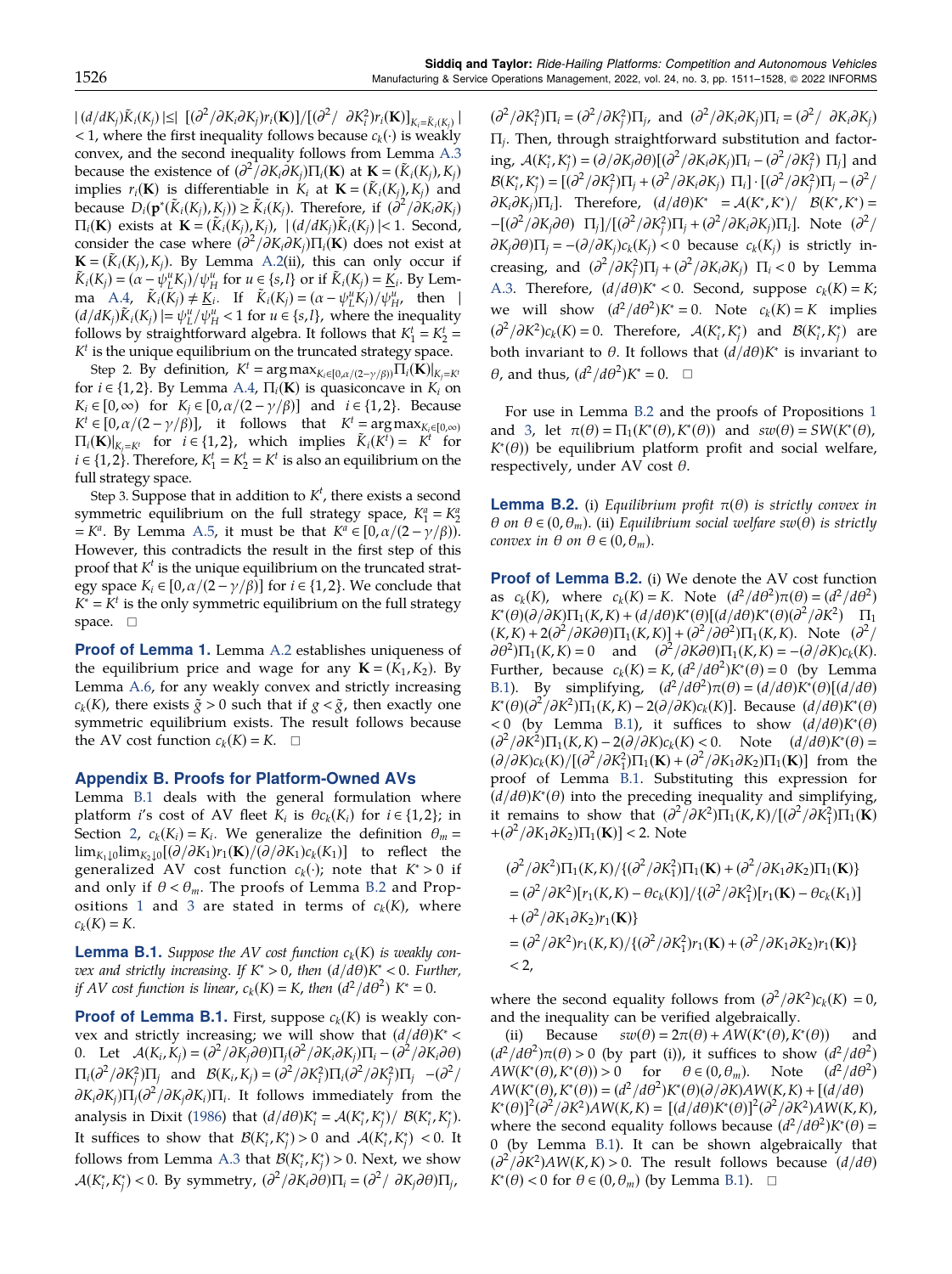<span id="page-17-0"></span>Proof of Proposition 1. The proof proceeds in two steps. First, we show that  $\lim_{\theta \uparrow \theta_m} (d/d\theta) \pi(\theta) > 0$  if and only if  $\gamma/\beta > g_l/b_l$ . Second, we prove the main result.

Step 1. We denote the AV cost function as  $c_k(K)$ , where  $c_k(K) = K$ . Note  $\lim_{\theta \uparrow \theta_m}(d/d\theta) \pi(\theta) = \lim_{\theta \uparrow \theta_m} [(\partial/\partial K)\Pi_1]$  $\lim_{\theta \uparrow \theta_m} (d/d\theta) \pi(\theta) = \lim_{\theta \uparrow \theta_m} [(\partial/\partial K)\Pi_1]$  $(K^*, K^*)(d/d\theta)K^*(\theta)$  +( $\partial/\partial\theta$ ) $\pi(\theta)$ ]. Because  $(d/d\theta)K^*(\theta)$  < 0 (by Lemma [B.1\)](#page-16-0) and  $\lim_{\theta \uparrow \theta_m} (\partial/\partial \theta) \pi(\theta) = -c_k(K)|_{K=0}$ 0,  $\lim_{\theta \uparrow \theta_m} \frac{d}{d\theta} \pi(\theta) > 0$  if and only if  $\lim_{\theta \uparrow \theta_m} \frac{d}{dX}$  $\Pi_1(K^*, K^*) < 0$ . Further, because  $\lim_{\theta \uparrow \theta_m} K^* = 0$ ,  $\lim_{\theta \uparrow \theta_m} (\partial / \partial K)$  $\Pi_1(K^*, K^*) = \lim_{K \downarrow 0} (\partial / \partial K) [r_1(K, K) - \theta_m c_k(K)].$  Substituting  $\theta_m = \lim_{K_1 \downarrow 0} \lim_{K_2 \downarrow 0} [(\partial/\partial K_1)\Pi_1(\mathbf{K})/(\partial/\partial K_1)c_k(K_1)],$  it follows that  $\lim_{\theta \uparrow \theta_m} (\partial / \partial K) \Pi_1(K^*, K^*) < 0$  if and only if  $\lim_{K\downarrow 0}$ ( $\partial/\partial K$ )  $r_1(K,K)$  –  $\lim_{K\downarrow 0}$  $\lim_{K\downarrow 0}$ ( $\partial/\partial K_1$ ) $r_1(K)$  < 0. Next, it can be shown that  $\lim_{K\downarrow 0} (\partial/\partial K)r_1(K,K) - \lim_{K\downarrow 10} \lim_{K\downarrow 0} (\partial/\partial K)r_1(K,K)$  $\partial K_1$ ) $r_1(\mathbf{K}) = \xi(\beta, \gamma, b_l, g_l) / \zeta(\alpha, \beta, \gamma, b_l, g_l)$  for some functions  $\xi(\beta, \gamma, b_l, g_l)$  and  $\zeta(\alpha, \beta, \gamma, b_l, g_l)$ , where  $\zeta(\alpha, \beta, \gamma, b_l, g_l) > 0$  for  $\gamma < \beta$  and  $g_l < b_l$ , and  $\xi(\beta, \gamma, b_l, g_l) < 0$  if and only if  $\gamma/\beta > g_l/b_l$ . It follows that  $\lim_{\theta \uparrow \theta_m} (d/d\theta)\pi(\theta) > 0$  if and only if  $\gamma/\beta > g_l/b_l$ .

Step 2. Suppose  $\gamma/\beta > g_l/b_l$ . Note that  $\Pi^P = \pi(\theta)$  where  $\theta \in$  $(0, \theta_m)$ . Because  $\pi(\theta)$  is continuous in  $\theta$ ,  $\pi(\theta_m) = \Pi^0$ , and  $\lim_{\theta \uparrow \theta_m} (d/d\theta) \pi(\theta) > 0$ , there exists  $\bar{\theta} < \theta_m$  such that  $\pi(\theta) <$  $\Pi^0$  for all  $\theta \in (\bar{\theta}, \theta_m)$ . Further, because  $\pi(\theta)$  is strictly convex on  $\theta \in (0, \theta_m)$  (by Lemma [B.2\(](#page-16-0)i)),  $\pi(\theta) > \Pi^0$  for all  $\theta < \bar{\theta}$ . Next, suppose  $\gamma/\beta \leq g_l/b_l$ . It follows from the first step of the proof that  $\lim_{\theta \uparrow \theta_m} (d/d\theta) \pi(\theta) \leq 0$ . Because  $\lim_{\theta \uparrow \theta_m} (d/d\theta) \pi$  $(\theta) \leq 0$ ,  $\pi(\theta_m) = \Pi^0$  and  $\pi(\theta)$  is strictly convex in  $\theta$ , it follows that  $\pi(\theta) > \Pi^0$  for all  $\theta \in (0, \theta_m)$ .  $\Box$ 

**Proof of Proposition 2.** The proof proceeds in two steps. First, we show that  $\lim_{K\to 0} (\partial/\partial K)AW(K,K) < 0$  if and only if  $\gamma/\beta < g_l/b_l$ . Second, we prove the main result.

Step 1. It can be shown algebraically that  $\lim_{K\to 0}$  ( $\partial/\partial K$ )  $AW(K, K) = (\gamma b_l - \beta g_l)\xi(\beta, \gamma, g_l, b_l)$ , where  $\xi(\beta, \gamma, g_l, b_l) = 2b_l$  $(b_l - g_l)\alpha\beta/[(2b_l - g_l)\beta(\beta - \gamma) + (b_l - g_l)(2\beta - \gamma)]^2$ . Note  $\xi(\beta, \gamma, \gamma)$  $g_l, b_l$ ) > 0. It follows that  $\lim_{K\to 0} (\partial/\partial K)AW(K,K) < 0$  if and only if  $\gamma/\beta < g_l/b_l$ .

Step 2. We consider two cases:  $\gamma/\beta \ge g_l/b_l$  and  $\gamma/\beta < g_l/b_l$ . Case 1.  $\gamma/\beta \ge g_l/b_l$ . It suffices to show  $AW(K,K) \ge AW(0, 0)$ for all  $K \ge 0$ . From the first step,  $\gamma/\beta \ge g_l/b_l$  implies lim<sub>K→0</sub>( $\partial/\partial K$ )AW(K,K) ≥ 0. Next, it can be verified algebraically that  $\left(\frac{\partial^2}{\partial K^2}\right)AW(K,K) > 0$  for all  $K \ge 0$ . Because  $\lim_{K\to 0} (\partial/\partial K)AW(K,K) \ge 0$  and  $(\partial^2/\partial K^2)AW(K,K) > 0$  for all  $K \geq 0$ ,  $\left(\frac{\partial}{\partial K}\right)AW(K,K) \geq 0$  for all  $K \geq 0$ . This, together with the fact that  $\lim_{K\to 0} AW(K,K) = AW(0,0)$ , implies that  $AW(K,K) \geq AW(0,0)$  for all  $K \geq 0$ . Case 2.  $\gamma/\beta < g_l/b_l$ . We first show that there exists  $\bar{K} > 0$  such that  $AW(K,K) < AW(0,0)$ for all  $K \in (0,\bar{K})$ . From the first step,  $\gamma/\beta < g_l/b_l$  implies lim<sub>K→0</sub>( $\partial/\partial K$ )AW(K, K) < 0. This, together with the facts that  $\left(\frac{\partial^2}{\partial K^2}\right)AW(K,K) > 0$  for all  $K \ge 0$  and  $\lim_{K \to 0} AW(K,K) =$  $AW(0,0)$ , implies that there exists  $K > 0$  such that  $AW(K,K) <$  $AW(0,0)$  if and only if  $K \in (0,K)$ . Next, note that because  $K^*(\theta_m) = 0$ ,  $K^*(0) > 0$ , and  $K^*(\theta)$  is strictly decreasing in  $\theta$  on  $\theta \in (0, \theta_m)$  (by Lemma [B.1\)](#page-16-0), there exists  $\theta \in (0, \theta_m)$  such that  $K^*(\theta) \in (0,\bar{K})$  if and only if  $\theta \in (\tilde{\theta}, \theta_m)$ . It follows that  $AW(K^*, K^*) < AW(0, 0)$  if and only if  $\theta \in (\tilde{\theta}, \theta_m)$ .  $\square$ 

**Proof of Proposition 3.** The proof proceeds in two steps. First, we show that  $\lim_{\theta \uparrow \theta_m} (d/d\theta)sw(\theta) > 0$  if and only if  $\gamma/\beta > g_l/b_l$ . Second, we prove the main result.

Step 1. Note  $\lim_{\theta \uparrow \theta_{\text{m}}}(d/d\theta)sw(\theta) = \lim_{\theta \uparrow \theta_{\text{m}}} [(\partial/\partial K)]$  $SW(K^*, K^*)$   $(d/d\theta)K^*(\theta) + (\partial/\partial\theta)sw(\theta)$ ]. Because  $(d/d\theta)$  $K^*(\theta) < 0$  (by Lemma [B.1\)](#page-16-0) and  $\lim_{\theta \uparrow \theta_m} (\partial/\partial \theta) s w(\theta)|_{\theta = \theta_m} =$  $-2c_k(K)|_{K=0} = 0$ ,  $\lim_{\theta \uparrow \theta_m} (d/d\theta)sw(\theta) > 0$  if and only if  $\lim_{\theta \uparrow \theta_m} (\partial / \partial K)SW(K^*,K^*) < 0$ . Further, because  $\lim_{\theta \uparrow \theta_m} K^* = 0$ ,  $\lim_{\theta \uparrow \theta_m} (\partial / \partial K)SW(K^*, K^*) = \lim_{K \downarrow 0} (\partial / \partial K)$  [2r<sub>1</sub>(K,K) −2 $\theta_m$  $c_k(K) + AW(K,K)$ . Substituting  $\theta_m = \lim_{K_1 \downarrow 0} \lim_{K_2 \downarrow 0} [(\partial/\partial K_1)]$  $\Pi_1(\mathbf{K})/(\partial/\partial K_1)c_k(K_1)$ , it follows that  $\lim_{\theta \uparrow \theta_m} (\partial/\partial K)$  $SW(K^*, K^*)$  < 0 if and only if  $\lim_{K\downarrow 0} (\partial/\partial K)[r_1(K, K) +$  $AW(K,K)/2]$  –lim<sub>K<sub>1</sub>↓0</sub>lim<sub>K<sub>2</sub>↓0</sub>( $\partial / \partial K_1$ ) $r_1(K)$  < 0. Next, it can be shown that  $\lim_{K\downarrow 0}$  ( $\partial/\partial K$ )[ $r_1(K,K) + AW(K,K)/2$ ] –  $\lim_{K_1\downarrow 0}$ lim<sub>K<sub>2</sub>↓0</sub>( $\partial/\partial K_1$ )r<sub>1</sub>(**K**) = ( $\gamma b_l - \beta g_l$ ) $\xi(\alpha, \beta, \gamma, b_l, g_l)$  for some function  $\xi(\beta, \gamma, b_l, g_l)$ . It can be verified that  $\xi(\beta, \gamma, b_l, g_l) > 0$  for  $\gamma$  < β and  $g_l < b_l$ . It follows that  $\lim_{\theta \uparrow \theta_m}(d/d\theta)sw(\theta) > 0$  if and only if  $\gamma/\beta > g_l/b_l$ .

Step 2. Note that  $SW^P = sw(\theta)$  where  $\theta \in (0, \theta_m)$ . To prove the main result, we show that there exists  $\hat{\theta} \ge 0$  such that  $sw(\theta)$  < SW<sup>0</sup> if and only if  $\theta \in (\hat{\theta}, \theta_m)$ , where  $\hat{\theta} < \theta_m$  if and only if  $\gamma/\beta > g_l/b_l$ . First, suppose  $\gamma/\beta > g_l/b_l$ . Because  $sw(\theta)$ is continuous in  $\theta$ ,  $sw(\theta_m) = SW^0$ , and  $\lim_{\theta \uparrow \theta_m} (d/d\theta)sw(\theta)$  > 0 (by Step 1), there exists  $\hat{\theta} < \theta_m$  such that  $sw(\theta) < SW^0$  for all  $\theta \in (\hat{\theta}, \theta_m)$ . Further, because  $(d^2/d\theta^2)sw(\theta) > 0$  for  $\theta \in (0, \theta_m)$ (by Lemma [B.2\(](#page-16-0)ii)),  $sw(\theta) > SW^0$  for all  $\theta < \hat{\theta}$ . Next, suppose  $\gamma/\beta \leq g_l/b_l$ . It follows from Step 1 that  $\lim_{\theta \uparrow \theta_m} (d/d\theta)$  $sw(\theta) < 0$ . Because  $\lim_{\theta \uparrow \theta_{m}} (d/d\theta)sw(\theta) < 0$ ,  $sw(\theta_{m}) = SW^{0}$ and  $(d^2/d\theta^2)sw(\theta) > 0$ , it follows that  $sw(\theta) > SW^0$  for all  $\theta \in (0, \theta_m)$ . Hence  $\hat{\theta} \ge \theta_m$ .  $\Box$ 

#### **References**

- Afeche P, Liu Z, Maglaras C (2018) Ride-hailing networks with strategic drivers: The impact of platform control capabilities on performance. Working paper, University of Toronto, Toronto, Canada.
- Allon G, Cohen M, Sinchaisri P (2019) The impact of behavioral and economic drivers on gig economy workers. Working paper, University of Pennsylvania, Philadelphia.
- Arya A, Mittendorf B, Sappington D (2008) The make-or-buy decision in the presence of a rival: Strategic outsourcing to a common supplier. Management Sci. 54(10):1747-1758.
- Bai J, Tang CS (2020) Can two competing on-demand service platforms be both profitable? Working paper, State University of New York at Binghamton, Binghamton, NY.
- Bai J, So KC, Tang CS, Chen XM, Wang H (2018) Coordinating supply and demand on an on-demand platform: Price, wage, and payout ratio. Manufacturing Service Oper. Management 21(3):556– 570.
- Banerjee S, Johari R, Riquelme C (2016) Pricing in ride-sharing platforms: A queueing-theoretic approach. Working paper, Cornell University, Ithaca, NY.
- Benjaafar S, Xiao S, Yang X (2020a) Do workers and customers benefit from competition between on-demand service platforms? Working paper, University of Minnesota, Minneapolis.
- Benjaafar S, Ding J-Y, Kong G, Taylor T (2021) Labor welfare in on-demand service platforms. Manufacturing Service Oper. Management, ePub ahead of print April 6, [https://doi.org/10.1287/](https://doi.org/10.1287/msom.2020.0964) [msom.2020.0964](https://doi.org/10.1287/msom.2020.0964).
- Benjaafar S, Kong G, Li X, Courcoubetis C (2019) Peer-to-peer product sharing: Implications for ownership, usage and social welfare in the sharing economy. Management Sci. 65(2):477-493.
- Bensinger G (2017) Lyft jumps into driverless. Wall Street Journal (July 22), B2.